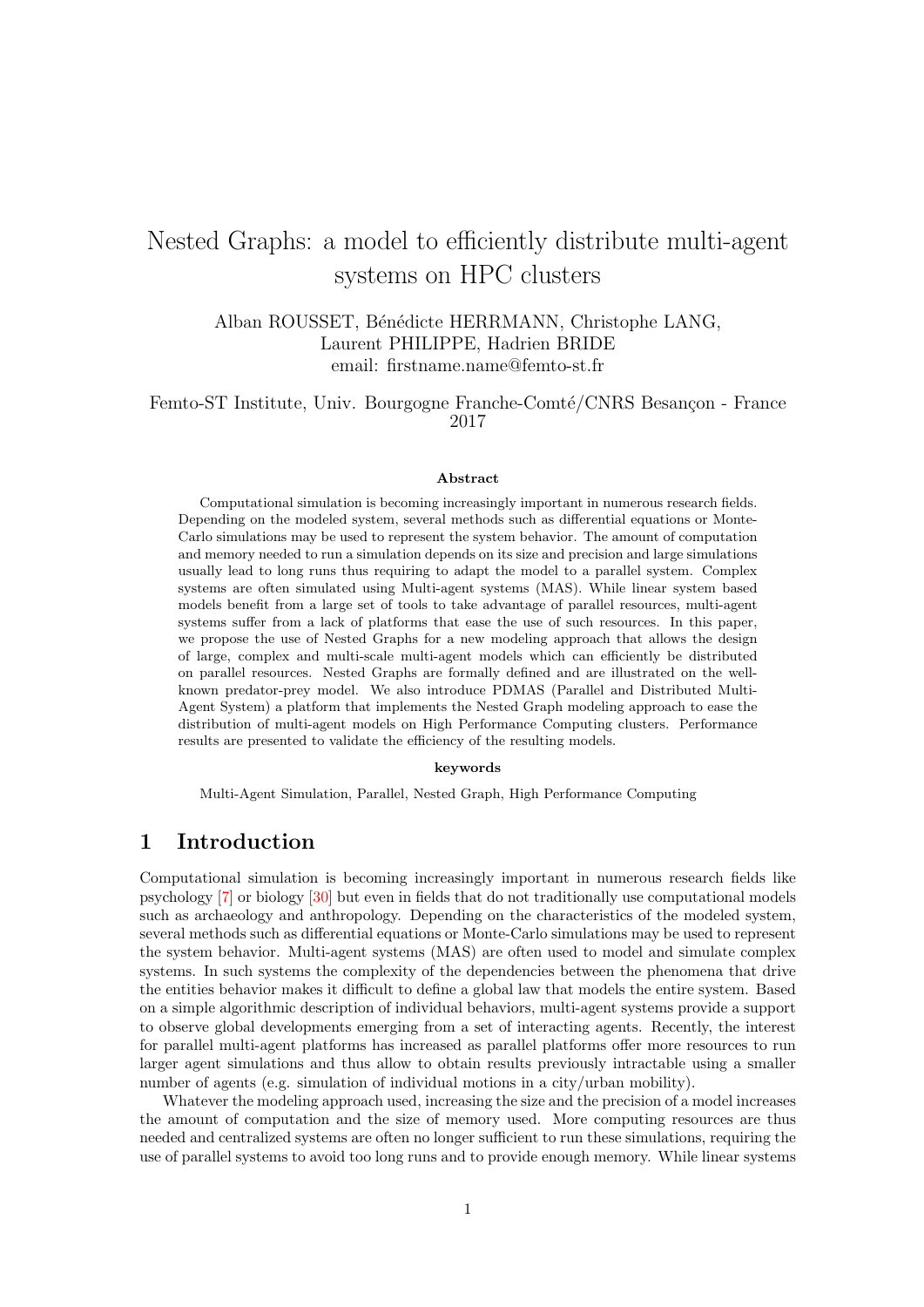based models benefit from a large set of parallel libraries to take advantage of many computing nodes and run large simulations, multi-agent systems suffer from a lack of platforms that ease the use of parallel systems. From the viewpoint of increasing the size or accuracy of simulations, multi-agent systems are constrained to the same rules as other modeling techniques. Only some simple models may benefit from the approach used to parallelize linear systems and there is few generic approaches available to efficiently run more general agent models on parallel machines such as clusters. Due to less regular interactions and more dynamic behaviors of agents compared to linear systems, parallelizing an agent-based model is usually difficult. The parallelization difficulty, however, depends on the modeling technique and the associated data structures. So we can raise the question: do traditional ways to model MAS fit the parallelization step? Our aim is then to propose a simple way to model Parallel and Distributed Multi-Agent Systems (PDMAS) in a manner that allows them to be efficiently distributed and executed on parallel systems.

The contribution of this paper is to propose the use of Nested Graphs (NG) [\[28,](#page-22-1) [34\]](#page-22-2) as a data structure to represent agent models and parallelize them more easily. We show that this data structure provides an elegant and efficient solution to distribute and parallelize simulations at different levels. To demonstrate and validate the advantages of using Nested Graph data structures we have implemented several models and assessed their performance on HPC resources. This paper extends and develops the results of a previous paper [\[34\]](#page-22-2) mainly with more explanations on the modeling approach and experiment results, including a new model.

This article is organized as follows. In section [2,](#page-1-0) we give an overview and related work on the Multi-Agents Systems (MAS) and the Parallel and Distributed Multi-Agent platforms (PDMAS) context before identifying the limits regarding distribution in existing platforms. In section [3,](#page-3-0) we present our proposal of using Nested Graphs (NG) to model MAS, we illustrate its use on the well-known prey-predator model in section [4](#page-5-0) and we explain the advantages of using NG structures to distribute a model in section [5.](#page-8-0) We present some execution results of our method in section [6.](#page-14-0) Finally, we present our conclusion and future work.

### <span id="page-1-0"></span>2 Context and related work

The concept of agent has been studied extensively for several years and in different domains. One of the first definitions of the agent concept is due to Ferber [\[17\]](#page-21-1) :

"An agent is a real or virtual autonomous entity, operating in a environment, able to perceive and act on it, which can communicate with other agents, which exhibits an independent behavior, which can be seen as the consequence of his knowledge, its interactions with other agents and goals it needs to achieve".

A multi-agent system, or MAS, is a platform which provides support to run simulations based on several autonomous agents. These platforms implement functions that provide services such as agent lifecycle management, communication between agents, agent perception or environment management. Among the most known platforms we can cite NetLogo [\[36\]](#page-22-3), MadKit [\[19\]](#page-21-2), Mason [\[26\]](#page-22-4) and Gama [\[35\]](#page-22-5). There exist several papers that propose a survey on these multi-agent platforms [\[37,](#page-23-0) [5,](#page-20-0) [2,](#page-20-1) [21\]](#page-21-3). These platforms are designed to run on only one computer and they do not natively implement a support to run models in parallel. For large models, the memory space and computation power of only one computer are sometimes no longer sufficient to run the model. For example, this is the case if we want to simulate the individual behavior of urban mobility [\[10\]](#page-21-4) in a large city. Increasing the size or the precision of models could, however, bring emergent behaviors that we never expected or would never seen otherwise. Using parallel systems is a way to overcome these limits in terms of computation power and memory space.

Possible approaches to distribute or parallelize a simulation include the development of a dedicated model as in [\[38\]](#page-23-1) or the implementation of a wrapper over an existing platform [\[3\]](#page-20-2). These approaches are however complex as they require parallel programming skills while most of multi-agent models are developed by non-specialist programmers. Parallel and Distributed Multi-Agent Platforms (PDMAS) exist that facilitate the implementation of parallel models. We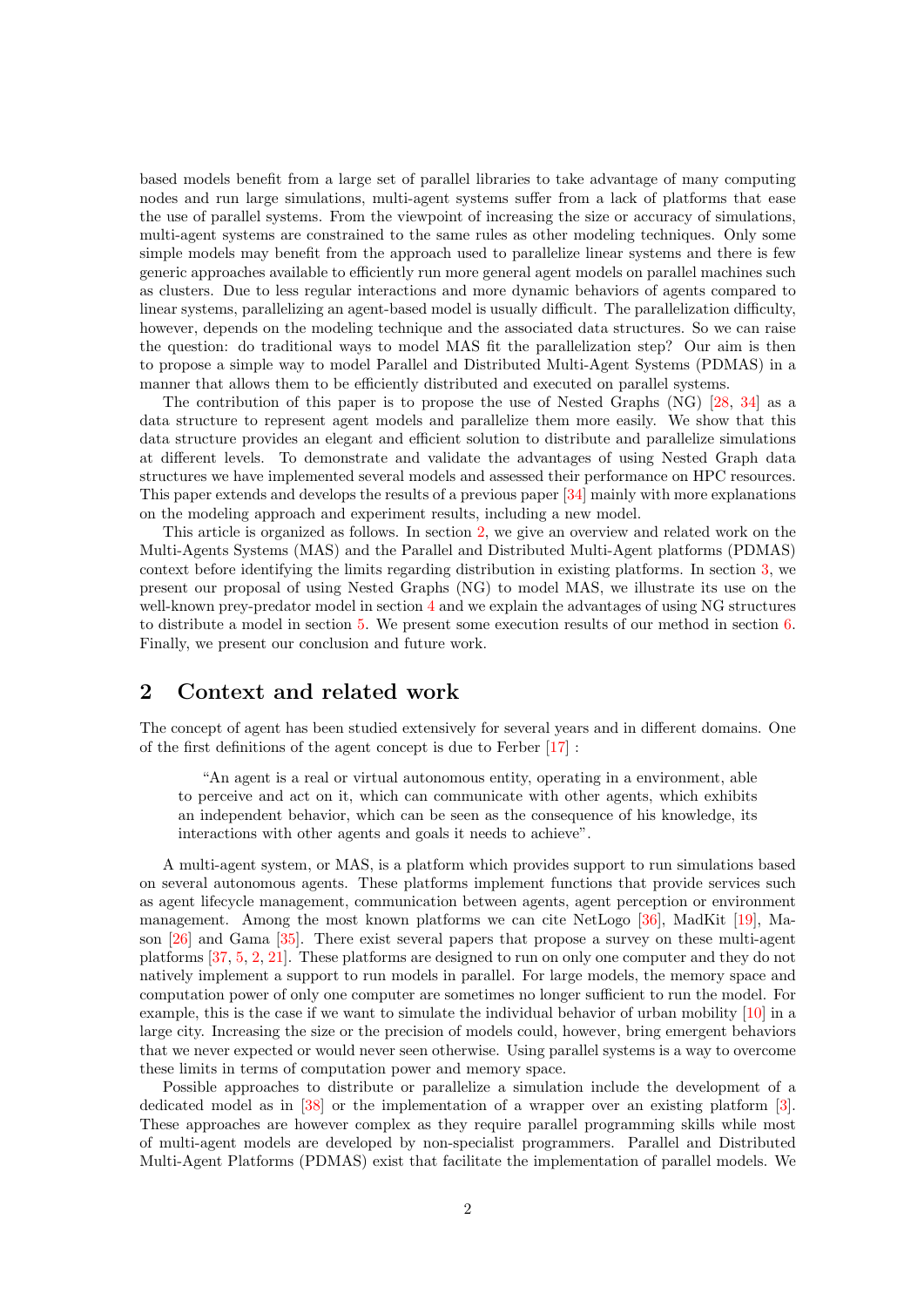can cite RepastHPC [\[12\]](#page-21-5), D-Mason [\[14\]](#page-21-6), Pandora [\[1\]](#page-20-3) and Flame [\[11\]](#page-21-7). All these platforms provide a native support for parallel execution of Multi-Agent models but also important mechanisms of distribution, migration and load balancing for the simulation run. In [\[33\]](#page-22-6) we survey existing PDMAS and compare them with a qualitative analysis and a performance evaluation.

Different types of platforms can be used to run parallel systems. Among them we can cite shared memory systems, Graphical Processing Units (GPU) or Many-Core processors (e.g Xeon Phi) and HPC clusters. While shared memory systems are easier to program and benefit from efficient tools (e.g. OpenMP) they usually provide a limited number of cores and memory space which limits simulation scalability. GPU cards and Many-Core processors are known for their efficiency on regular problems and have already been used for multi-agent simulations [\[25\]](#page-22-7). They however require specific development skills and their SIMD programming model only fits simple agent behaviors with as little as possible conditions. For these reasons we concentrate our work on HPC clusters.

Several key points must, however, be enforced for an efficient parallel execution of a multi-agent simulation on a HPC cluster: load balancing, agent migration, communication between agents and coherency in agent vision to cite some of them. We highlight in the following the issues raised by these key points

The load, between the processors which participate to the execution, must to be as balanced as possible in order to minimize the time spent by a processor waiting for the others. Multiagent simulations are indeed synchronous simulations that are driven by time steps. To maintain the overall consistency of the simulation, all the processors must run in the same time step and synchronization barriers are necessary at the end of each time step. At each synchronization barrier, the processors wait until the overall synchronization is performed. In parallel multi-agent simulations, the set of agents is distributed among the processors, each running at its own speed. Running one-time step may thus take more or less time depending on the number of agents assigned to a processor and of the speed of this processor. Hence the simulation step is bounded by the slowest processor involved in the simulation and the load of the processors must then be as uniform as possible all along the simulation to be more efficient and improve running time performance. Note that balancing time steps is not specific to multi agent simulations but is also needed for instance in synchronous iterative resolutions in linear algebra.

As previously stated, agents operate in an environment. Parallelizing a multi-agent simulation thus not only implies to distribute the agents but also the environment. In numerous multi-agent simulations, agents are situated and mobile: they have a position in the environment and they can move on the environment. When the environment is distributed among computing nodes, agents must be able to migrate between environment parts. Agent migration may impact both load balancing and communication between agents. Migration may interfere with load balancing as agent migrations may generate imbalances. When an agent migrates, the system must follow the agent places in order to deliver messages [\[32\]](#page-22-8).

Agents are able to perceive and to act on their environment. The perception field of an agent is usually limited to its neighborhood. In parallel simulations, due to the environment distribution, different parts of the simulation are run on several processors so that the perception field of an agent could be cut between different nodes, i.e. parts of the perception field are mapped on different nodes. This can be managed, by hand, in the model implementation but its leads to complex algorithmic developments. For this reason, PDMAS usually tackle this issue by providing parallelized structures. These structures provide overlapping areas, parts of the enviornment situated on the distribution borders are replicated on the neighbor nodes, to limit communications when an agent accesses the remote parts of its perception field.

Currently, the most used structure for environments in PDMAS is the grid. Grids are a good base to represent a two-dimensional environment on which agents can move and evolve. To distribute the model, most platforms use a Cartesian decomposition of the grid as presented on Figure [1.](#page-3-1)

The Cartesian decomposition allows the distribution on one axis x or on two axes x and y as shown in Figures [2,](#page-3-2) [3.](#page-3-3) The problem is, even with a fine grain division of the grid as it is done in the D-MASON platform [\[6\]](#page-21-8), the decomposition structure may not be flexible enough to correctly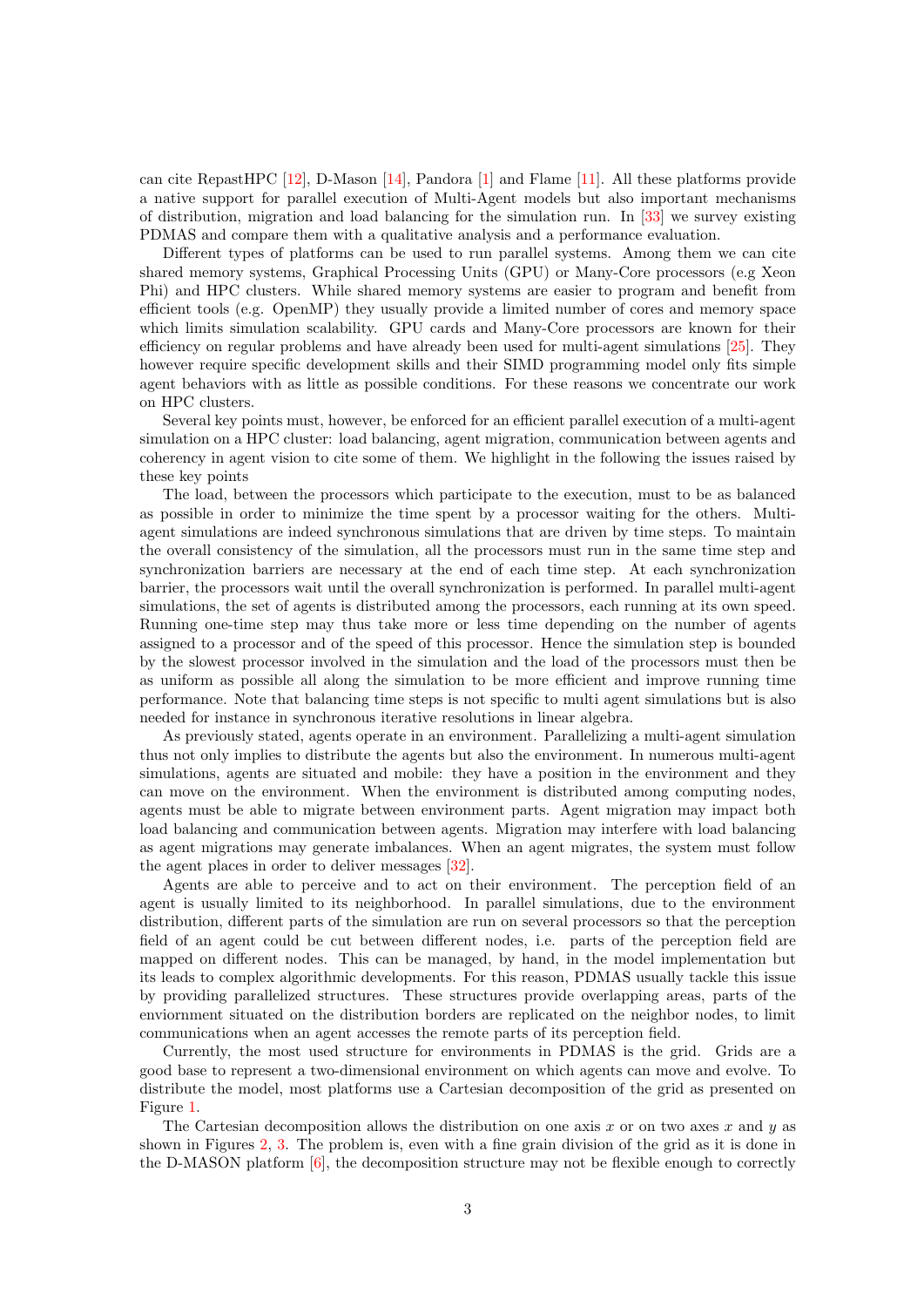

<span id="page-3-1"></span>Figure 1: An example of grid decomposition for the RepastHPC platform on four processors with overlapping zone of size 1 [\[13\]](#page-21-9)

balance the load. This is, for instance, the case when most agents are grouped in one part of the environment as a regular decomposition of the environment generates unbalanced areas in terms of number of agents. In that case, the division grain should be different depending on the agent density but such variable divisions are however very complex to implement. Moreover, square or rectangle distributions may not be appropriate for models as social models based on interaction networks [\[20\]](#page-21-10) that do not rely on a regular structure or environment.





<span id="page-3-2"></span>Figure 2: An example of grid decomposition on x axis for the platform D-Mason on three processors [\[13\]](#page-21-9)

<span id="page-3-3"></span>Figure 3: An example of grid decomposition on  $x$  and  $y$  axes for the platform D-Mason on nine processors [\[13\]](#page-21-9)

To address this issue, we propose to use graphs as a base to model multi-agent systems. Graphs are extensively used in parallel and distributed computing as a structure to model problems such as task graphs in scheduling problem [\[24\]](#page-22-9) or partitioning problem [\[22\]](#page-22-10). There are several available tools that support graph partitioning on parallel or distributed computers. We can cite Parmetis [\[23\]](#page-22-11), PT-Scotch [\[9\]](#page-21-11) or Zoltan [\[15\]](#page-21-12). These tools have great performance results even for large graphs [\[29\]](#page-22-12). Taking advantage of these tools is thus a way to facilitate the design of models on parallel computers and improve the execution of PDMAS. This, however, requires changing the way agent models are represented.

### <span id="page-3-0"></span>3 Proposal

A multi-agent simulation can be seen as a set of entities which interact together and with an environment, which could, in turn, be a set of agents as in [\[35\]](#page-22-5). Multi-agent models can thus be modeled using graphs, with vertices representing agents, and edges representing interactions or links between agents. The modeling job may, however, be a hard task because the graph structure is very likely to be complex and modeling a complex graph is not always easy or natural for MAS users. On the other hand, if the agent simulation is represented by a graph, it is more easy to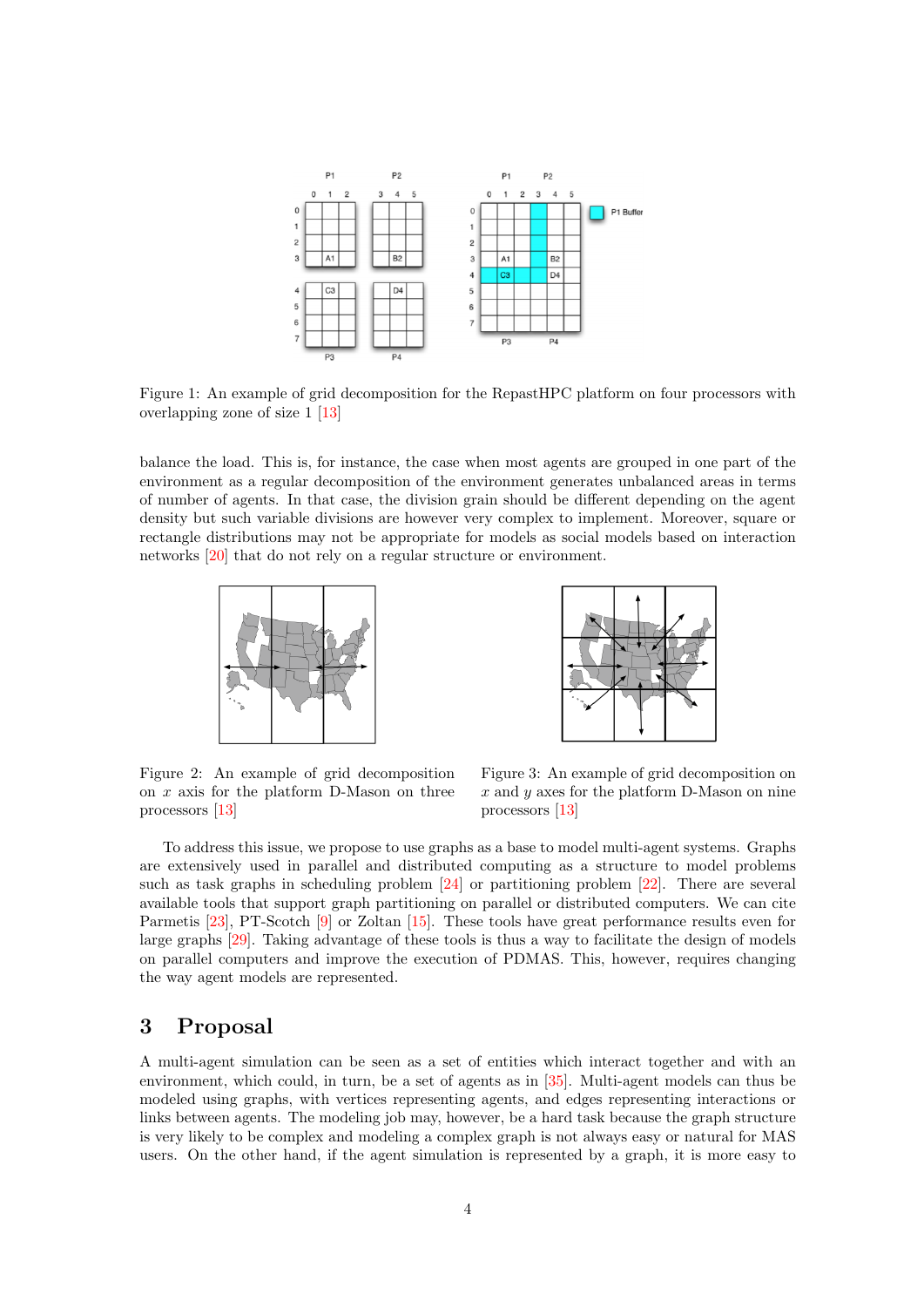propose algorithms or tools to distribute or balance the simulation load. For these reasons, we propose the use of Nested Graphs (NG) and Nested Graph transformation as a way to model large, complex and multi-scale multi-agent simulations. This structure natively integrates a more easyto-use and flexible graph structuring that enhances the support of distribution and load balancing on parallel platforms.

Nested Graphs are graphs where nodes can be Nested Graphs. They are recursive structures. The interesting concept introduced by Nested Graphs is the definition of different abstraction levels that can be used to conceptually divide a model in a hierarchical structure. In [\[28\]](#page-22-1), the authors introduce a model of Nested Graphs to represent and to manipulate complex objects that they apply to databases. In the context of Multi-Agent Systems, Nested Graphs have been already used but not in a parallel and distributed context. In [\[27\]](#page-22-13), authors use Nested Graphs to model simulations of complex systems. Using a hierarchical structure is indeed a way to more easily conceptualize the complex system that is to be modeled. We show in the following that Nested Graphs allow the description of any multi-agent system at different levels of abstraction and natively satisfy the requirements to be efficiently distributed on a parallel platform.

#### 3.1 Formal description

We base our proposal on the two formal principles for a multi-scale simulation explained in [\[27\]](#page-22-13):

- Any agent may dynamically encapsulate an environment. This is the basis of a recursive nested structure, but this structure must be able to change in time.
- Any agent may be situated in several environments at the same time, without a prior idea of what those environments represent (a micro/macro level of the physical world, a group, an organization, a spatial memory, a social network, etc.).

We only change the first principle to adapt these definitions to our proposal of recursive structure: "Any agent may dynamically encapsulate an agent. This is the basis of a recursive nested structure, but this structure must be able to change in time".

In our proposal, we consider that all the components participating to the simulation are agents as in [\[35\]](#page-22-5). It means that the environment is modeled by one or more agents, depending on the type of environment, similar to non-environmental agents. Due to the first principle, the whole model represents a hierarchical structure of agents which provides a multi-scale mode. We then consider that each agent in the simulation is a typed and labeled Nested Graph, called Agent Graph. Agent behaviors are represented as transformations of Agent Graphs, that is to say, arcs or vertices modification in the graph. Relations between agents of the same context, i.e. relations between Agent Graphs which are contained in the same Agent Graph, are represented by typed and valued edges. These relations can, for instance, be a communication between agents or an agent position relative to an environment cell.

Formally, let  $\Gamma$  be a set of types,  $\Sigma$  be a set of labels and  $\Lambda$  a set of values. Then the set  $\mathbb G$  of Agent Graphs  $\mathcal G$  is recursively defined by :

<span id="page-4-0"></span>
$$
\mathcal{G} \in \mathbb{G} \Leftrightarrow \mathcal{G} = \langle G, E, T, L, V \rangle \tag{1}
$$

where  $G \subseteq \mathbb{G}$  is a set of Agent Graphs (also called vertices) representing the agents of the model,  $E \subseteq G \times G$  is a set of directed edges representing relations between agents,  $T : G \mapsto \Gamma$  is a typing function assigning a type to each agent,  $L : G \mapsto \Sigma$  is a labeling function assigning a label to each agent, and V :  $E \mapsto \Lambda$  is a valuing function assigning a value to any edge. The state of a simulation is fully described by its Agent Graphs (equation [1\)](#page-4-0).

Agent behaviors are described as Agent Graph transformations which are modeled using a pair of Agent Graphs with no labeling function (L) and a special Agent Graph containing a special node. The special node is the node executed to realize the transformation. An Agent Graph transformation can be applied to an agent of the same type as its special Agent Graph. When applied, if the special Agent Graph can be found as a sub Agent Graph of the Agent Graph of the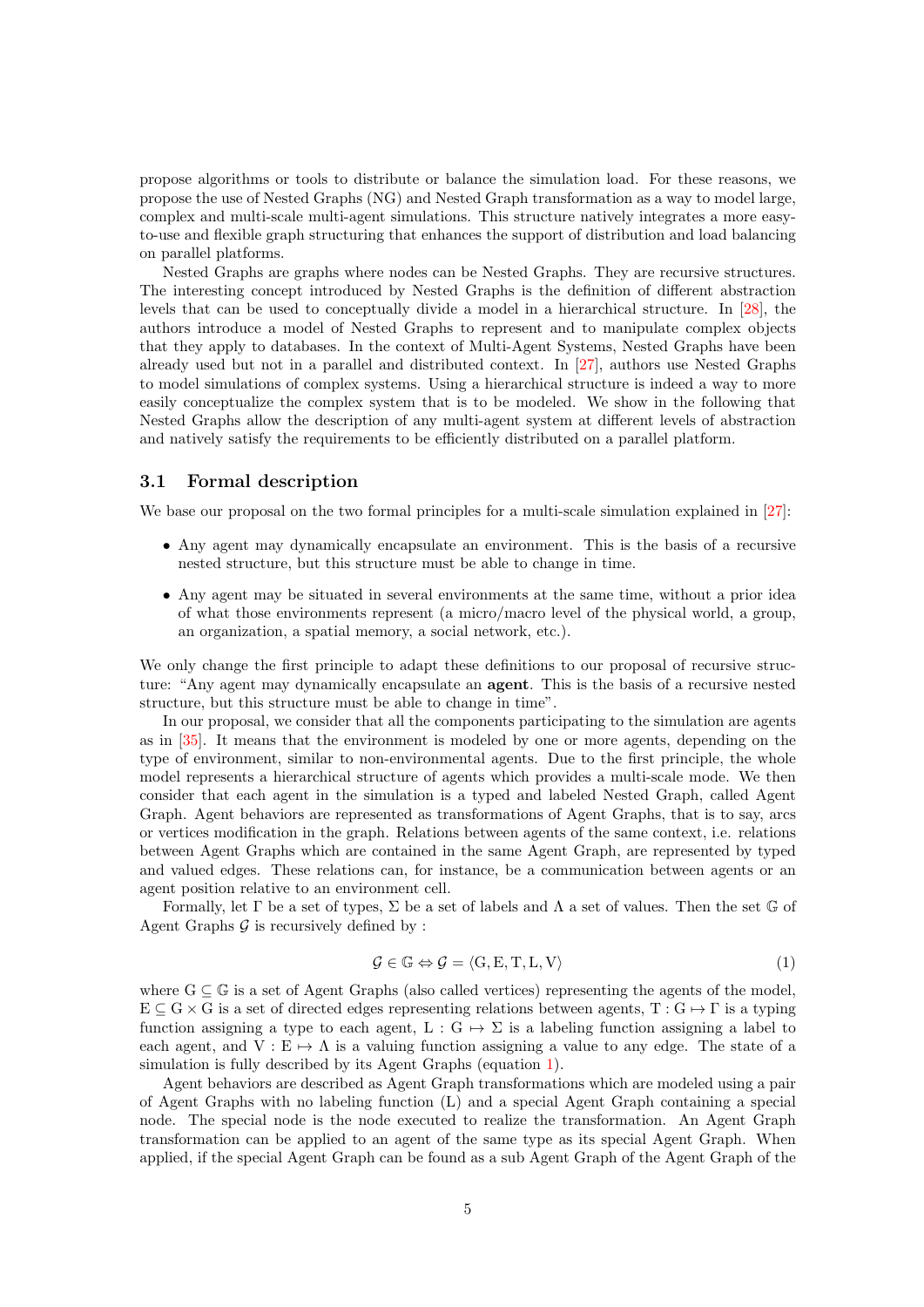simulation, then the found sub Agent Graph is transformed into the second Agent Graph. The special Agent Graph of the Agent Graph transformation can be seen as a pattern which have to be recognized before being transformed into the second Agent Graph. In another word, we can see an Agent Graph transformation as a conditional structure (if [we have this configuration] then [we need to arrived to this configuration *end*) so that the expected behavior can be performed. When a type of agent has multiple behaviors, its Agent Graph transformations are applied according to a defined workflow as usually in multi-agent system simulations.

Based on these definitions, our proposal relies on on two main points:

- A modeling method where multi-agent systems are modeled using Agent Graphs. In this method, all elements of the multi-agent model are agents without difference between environment and agents. Agents and their relations are represented by Agent Graphs. Agent behaviors are implemented based on Agent Graph transformations.
- An adapted PDMAS using Agent Graphs models is used to efficiently run the simulation on parallel platforms (see Section [5\)](#page-8-0).

With this method, complex systems and complex behaviors can be modeled in a graphical way while providing a fully formal basis similar to Petri Nets [\[8\]](#page-21-13). It also encompasses multiple levels of abstractions needed by the modelers. The proposal is illustrated in the following section.

#### 3.2 Graphical notation

We introduce here some graphical notations. Agent Graphs nodes (Figure [4\)](#page-5-1) are represented by ellipses with labels of the form Label:Type (L,T) giving the label and type of the associated vertice. Edges between nodes  $(E)$  are represented by arrows with labels of the form  $Type:Value(T, V)$ giving the type and value of the associated edge.



<span id="page-5-1"></span>Figure 4: Generic representation of an Agent Graphs

An Agent Graph transformation is described by two Agent Graphs linked by a large arrow as shown in Figure [5](#page-6-0) . We denote by a bold ellipse the special node of an Agent Graph transformation. In other words, the special node represents the node concerned by the transformation and which is executed.

## <span id="page-5-0"></span>4 Modeling method illustration

In this section, we illustrate the modeling method with two models the Wolf-Sheep Predation Model (WSP Model) [\[39\]](#page-23-2) and the Virus model [\[40\]](#page-23-3) which are classical Multi-Agent models. We choose these models as they include several representative patterns that can be found in numerous models, as mobile agents, distant interactions, concurrency between agents, etc.

### 4.1 Wolf-Sheep Predation Model

The environment of the Wolf-Sheep Predation Model is a grid composed of cells. It is the first and highest level of abstraction of our representation. It is modeled using an Agent Graph in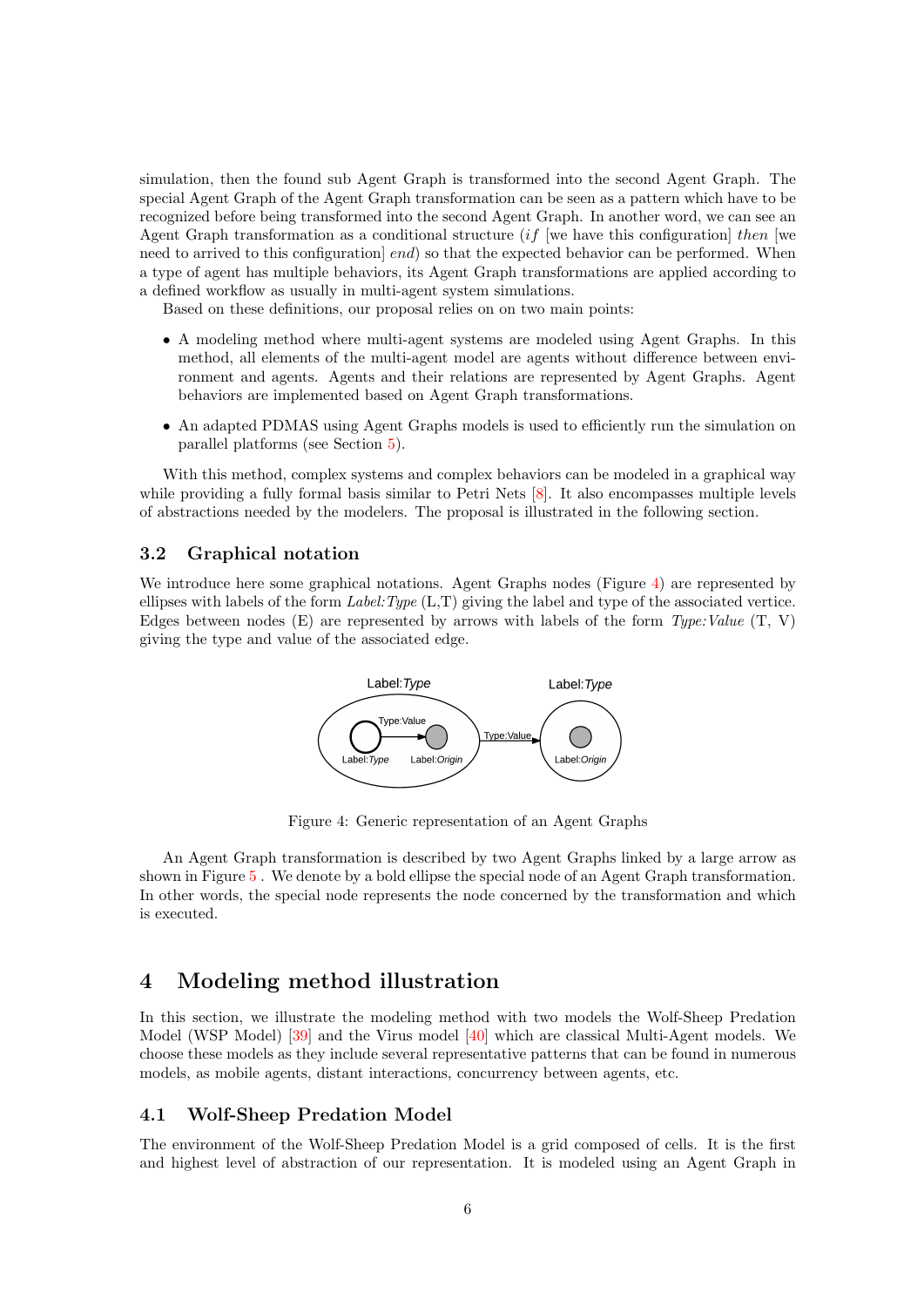

<span id="page-6-0"></span>Figure 5: Generic representation of an Agent Graphs transformation

which vertices are Agent Graphs of type Cell and adjacent vertices are connected by arcs of type Adjacent (see Figure [6\)](#page-6-1). Any Agent Graph of type Cell has a vertex of type Origin which is used to connect the agents contained in the same cell.



<span id="page-6-1"></span>Figure 6: Graph representation of a grid

Cells contain grass, sheep and wolves. They represent a second level of abstraction. Within Agent Graphs of type Cell, Agent Graphs of type Grass, Sheep, and Wolf represent the agents present in a cell and are linked by edges of type On to the Origin vertices of the cell.

The third level of abstraction considers characteristics of agents within cells. Any Agent Graph of type Sheep and Wolf also has a vertex of type Origin as well as a real valued edge (from Origin to Origin) of type Force which represents the vital force of the considered agent. Agent Graphs of type Grass have no characteristic and are therefore empty.



<span id="page-6-2"></span>Figure 7: Grass growth behavior representation

At each time-step of the simulation, the following behaviors modeled as Agent Graph transformations are applied:

- Grass growth (Figure [7\)](#page-6-2): according to a given probability grass appears on a cell.
- Move behavior (Figure  $8(a)$ ): sheep and wolves randomly move to an adjacent cell.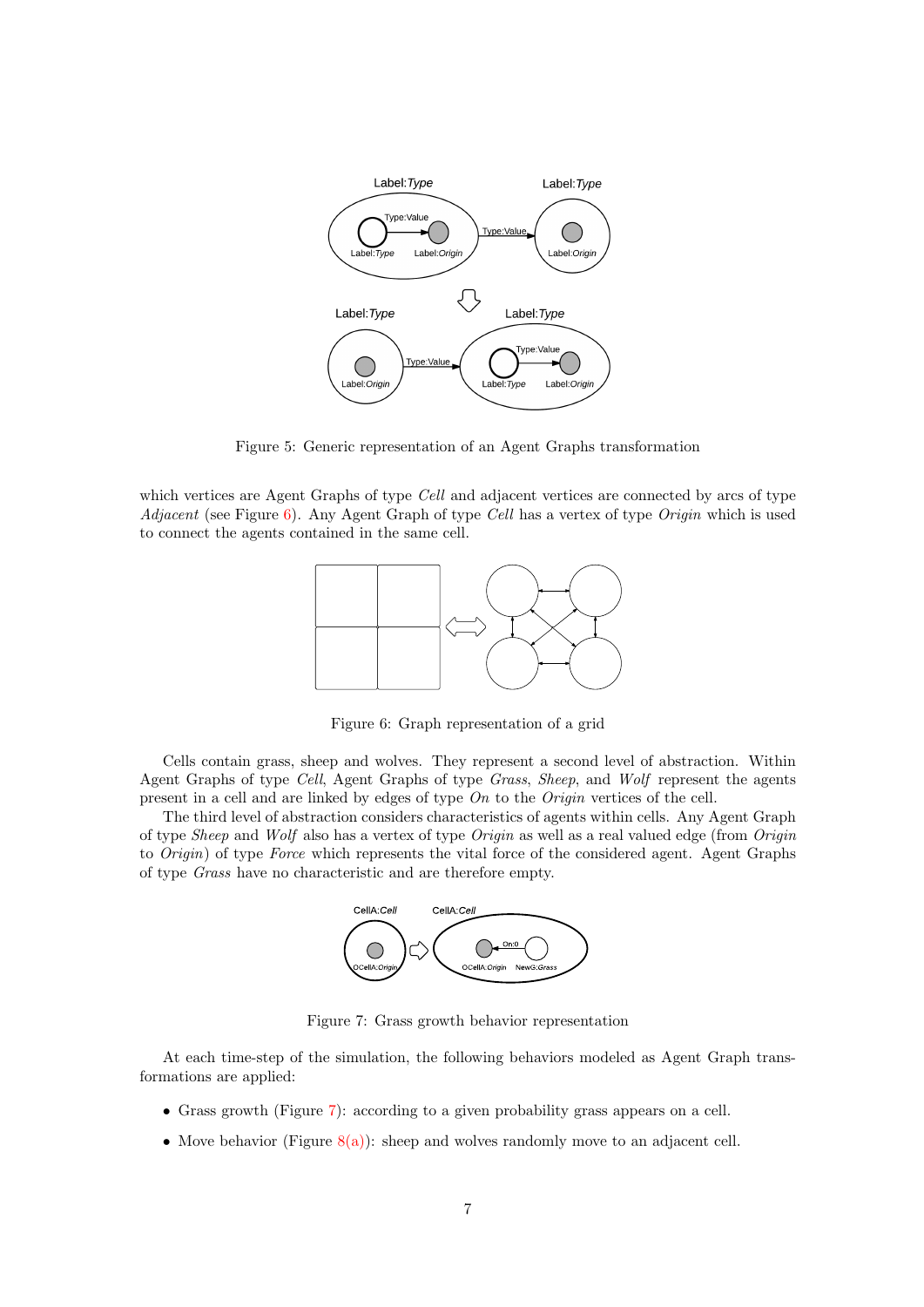- Eat behavior (Figure  $8(c)$ ): sheep (resp. wolves) eat grass (resp. sheep) and increase their vital force. The grass (resp. sheep) eaten must be removed from the simulation.
- Reproduce behavior (Figure  $8(b)$ ): according to a given probability, sheep (resp. wolves) reproduce and create new sheep (resp. wolves) with a default vital force, their vital force is then divided by two.
- Die behavior (Figure  $8(d)$ ): sheep (resp. wolves) die whenever their vital force drops to zero. They must then be removed from the simulation.

<span id="page-7-2"></span><span id="page-7-0"></span>

<span id="page-7-3"></span>Figure 8: Behavior representations for sheep and wolf agents

<span id="page-7-1"></span>Figure [9](#page-8-1) shows a workflow defining the order in which the behaviors of sheep agents are applied at each time-step. On the figure, the yellow diamonds stand for conditions and the labels on the arrows are condition results, e.g.  $alea > reproductionTx$  means that a randomly generated value is greater than the reproduction rate Tx. This workflow is almost the same for wolf agents except for the eat behavior as wolf agents do not eat grass but sheep.

### 4.2 Virus Model

The virus model intends to reproduce the spread of a disease when part of a population is vaccinated. Like in the Wolf-Sheep Predation model, the environment of the Virus model is represented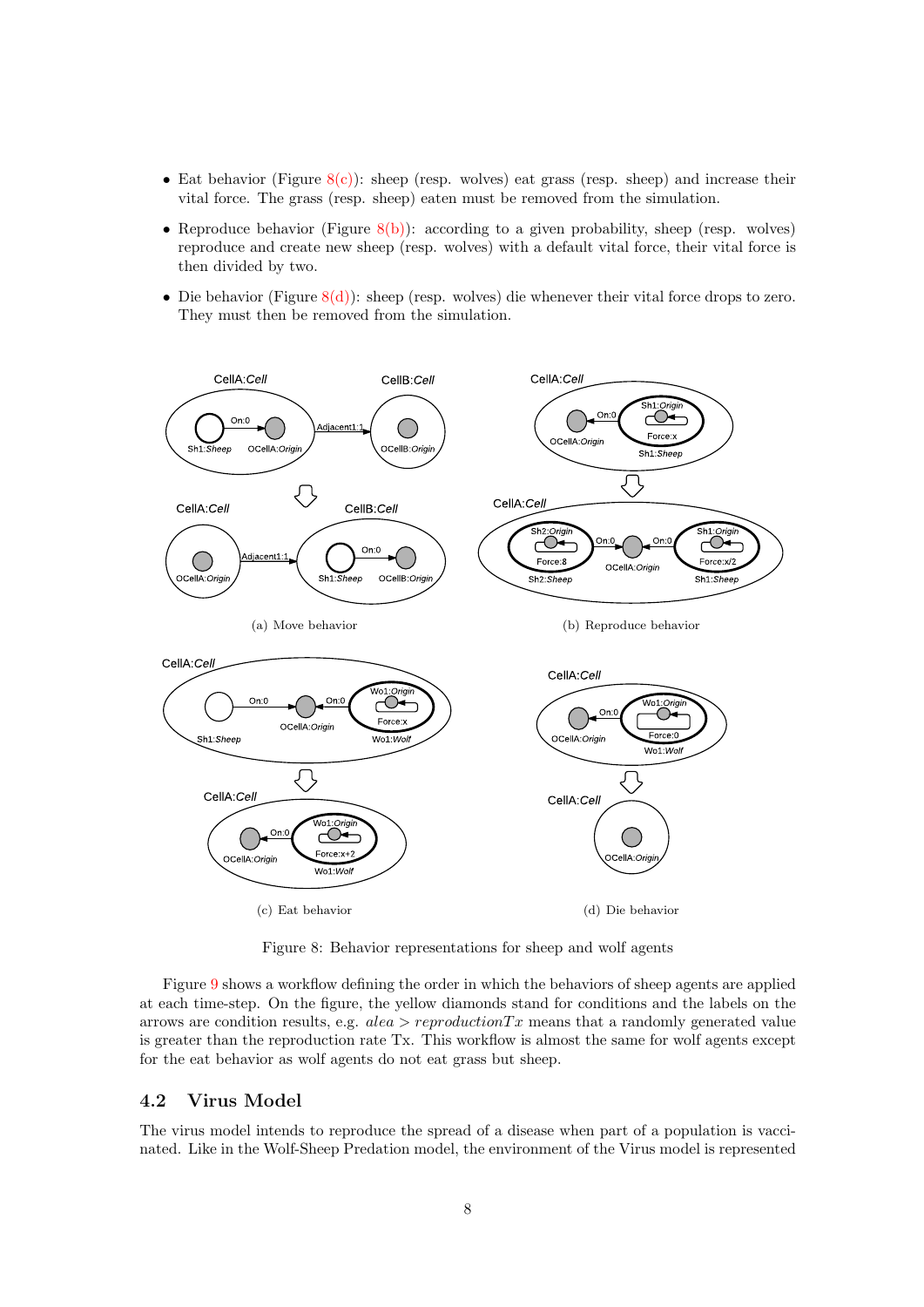

<span id="page-8-1"></span>Figure 9: Diagram state transition of a sheep agent behavior

by a grid composed of cells. In the model, the cells represent the first and highest level of abstraction of the simulation. The cells contain persons which represent a second level of abstraction. Within Agent Graphs of type Cell, Agent Graphs of type Person represent the agents present in a cell and are linked by edges of type  $On$  to the  $Origin$  vertices of the cell (for example see Figure  $10(a)$ ).

Like in the Wolf-Sheep Predation model, the third level of abstraction considers characteristics of agents within cells. Any Agent Graph of type Person also has a vertex of type Origin as well as real valued edges (from *Origin* to *Origin*) of type Force (see Figure  $10(b)$  for example) and Infected (see Figure  $10(c)$  for example) which respectively represent the vital force and the state of the considered agent regarding infection.

At each time-step of the simulation, the following behaviors modeled as Agent Graph transformations are applied:

- Move behavior (Figure  $10(a)$ ): persons randomly move to an adjacent cell.
- Infectious behavior (Figure  $10(c)$ ): according to a given probability, a contaminated person can infect other persons in his neighborhood.
- Reproduce behavior (Figure  $10(b)$ ): according to a given probability, persons reproduce and create new persons.
- Die behavior (Figure  $10(d)$ ): persons die whenever their vital force drops to zero. They must then be removed from the simulation.

As previously described for the WSP model, Figure [11](#page-9-4) shows a workflow which defines the order in which the behaviors of person agents are applied at each time-step.

## <span id="page-8-0"></span>5 Simulation distribution using Nested Graphs

We have presented the use of Nested Graphs to model agents and agent behaviors, we now focus on the other advantage of this method: the distribution of a model on parallel or distributed platforms. In this section we first detail the formal basis of the distribution, then we illustrate the distribution with the WSP model and we compare the method to classical grid modeling.

#### 5.1 Formal description

The distribution of the simulation is based on a weight assigned to each agent. Formally, this corresponds to the definition of a weight function  $W : \tau \to \mathbb{N}$  assigning to each agent a weight. This weight function is actually defined by the modeler which assigns a weight to each type of agent. To perform the distribution we compute a density for each vertex with respect to the weights associated with the agents it contains. The density of a Agent Graph  $a = \langle G, A, T, L, V \rangle$ is defined by the following density function  $\mathcal{W}^* : \mathbb{G} \mapsto \mathbb{N}$  such that: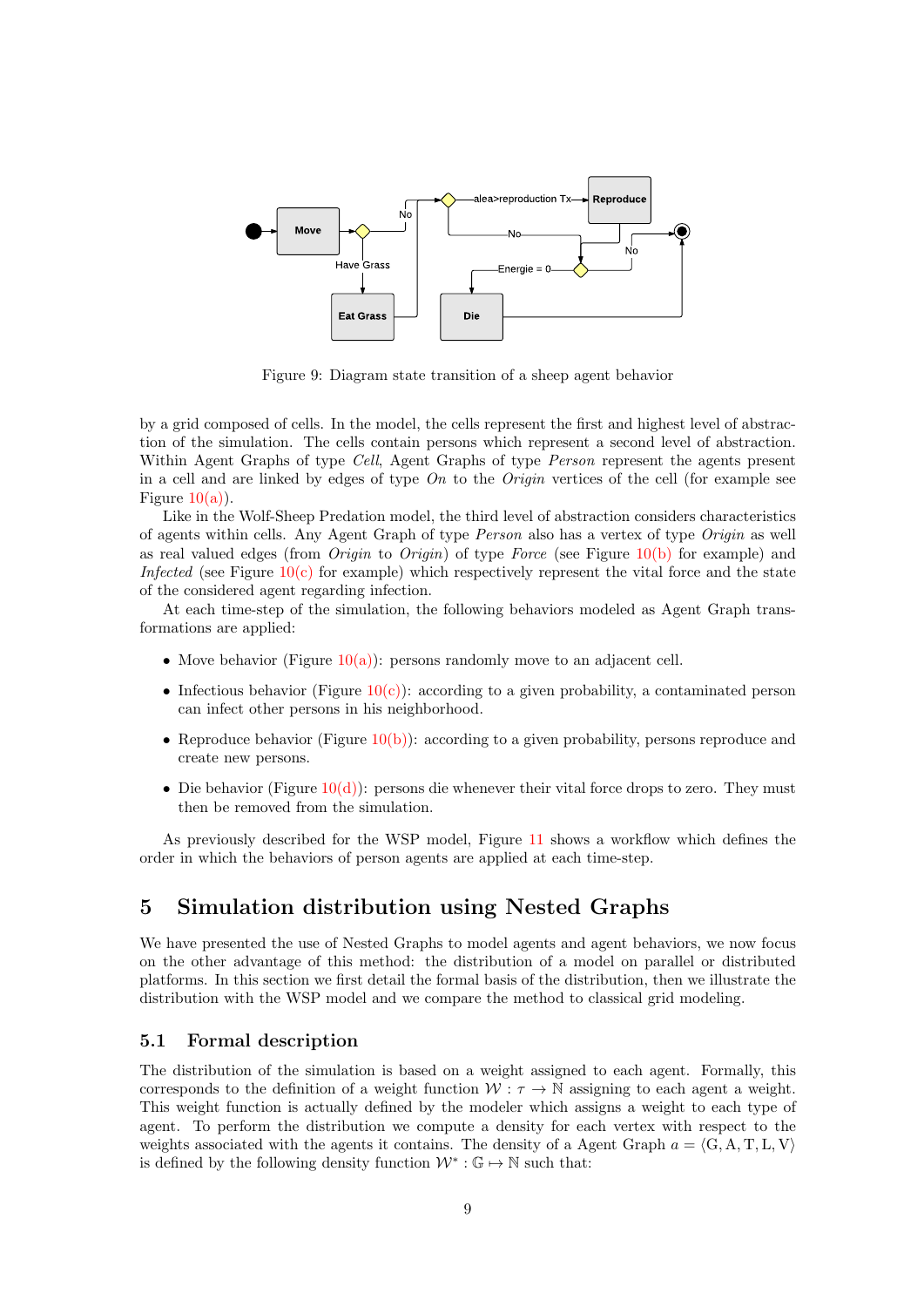<span id="page-9-1"></span><span id="page-9-0"></span>

<span id="page-9-2"></span>Figure 10: Diagram state transition of a person agent behavior in the virus model

<span id="page-9-3"></span>

<span id="page-9-4"></span>Figure 11: Behavior representation of a person agent behavior in the virus model

$$
\mathcal{W}^*(a) = \Sigma_{n \in \mathcal{G}} \mathcal{W}^*(n) + \mathcal{W}(a)
$$
\n<sup>(2)</sup>

This is illustrated in the WSP model where there are three levels of abstraction as shown in Figure [12.](#page-10-0) The higher level of abstraction represents the parts of the simulation which are executed on each processor. This level of abstraction is necessary to support the distribution of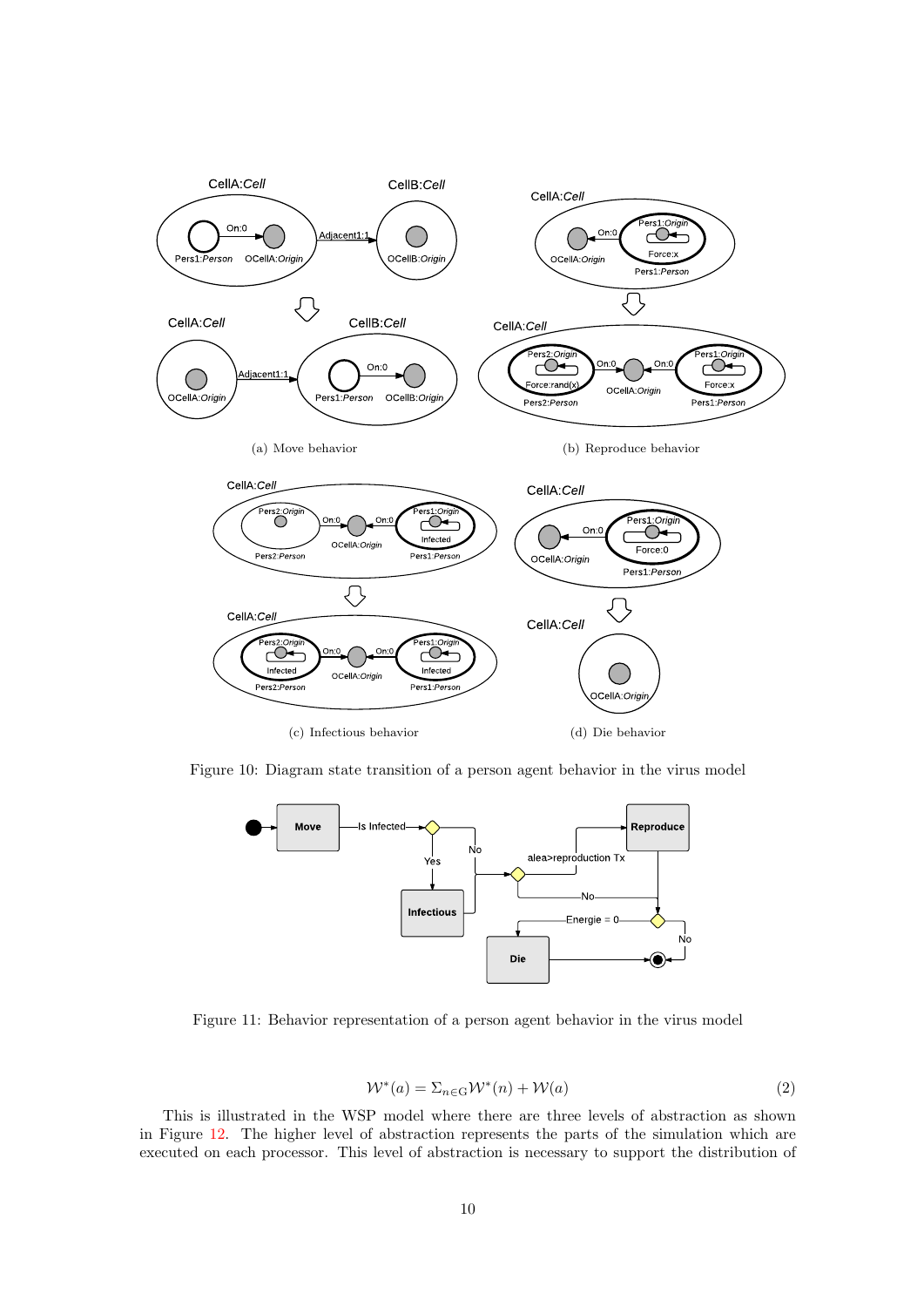the model, for this reason, it is considered as the level of abstraction numbered 0. The second level of abstraction is the environment (Cells) on which the simulation is performed. Cells are a way to enfold other agents contained in the simulation but do not implement any behavior hence their weight for the computation distribution is equal to 0. The thrid level is composed of the other agents in the simulation, i.e. Wolfs and Sheep. As they are composed of the same number of behaviors to perform their weight is equal to 1. As the weight of a cell is equal to 0, the density of each cell is equal to the sum of the vertex weights which compose it, the number of wolves and sheep. At the higher level of abstraction the weight values of the cells are used to balance the load between processors as, thanks to their Agent Graph densities, we quantitatively know the amounts of resources needed to perform the computation of a simulation step with respect to Agent Graphs.



<span id="page-10-0"></span>Figure 12: Abstraction levels for the WSP model

Let,  $\Omega = \langle G, A, T, L, V \rangle$  be the simulation. We define the density graph of  $\Omega$  as a weighted graph  $\mathcal{D}_{\Omega} = \langle V, E, W_V, W_E \rangle$  where:  $V = G$  is a set of vertices,  $E = A$  is a set of directed edges,  $W_V: V \to \mathbb{N}$  such that  $\forall a \in G, W_V(a) = \mathcal{W}^*(a)$  is a function assigning a weight to each node according to the density function  $W^*$ , and  $W_E: V \mapsto \mathbb{N}$  such that  $\forall a \in A, W_E(a) = 1$ is a function assigning a weight to each directed edges. It follows that the distribution of the simulation  $\Omega$  among k processors corresponds to the k-partitioning of  $\mathcal{D}_{\Omega}$  where the vertices of the  $i^{th}$  partitions are mapped to the  $i^{th}$  processors.

Indeed, as the k-partitioning of a weighted graph is its partitioning into  $k$  partitions such that vertice's weights are balanced across partitions, the computational load of the simulation is efficiently distributed among the  $k$  processors. Moreover, as the  $k$ -partitioning of a weighted graph also minimizes the weight sum of cut edges, the communication cost associated with the distribution among k processors is also minimized.



<span id="page-10-1"></span>Figure 13: Distribution of the WSP model using Nested Graphs structure on two processors An arbitrary example of the WSP model distribution where the number of processors  $k$  is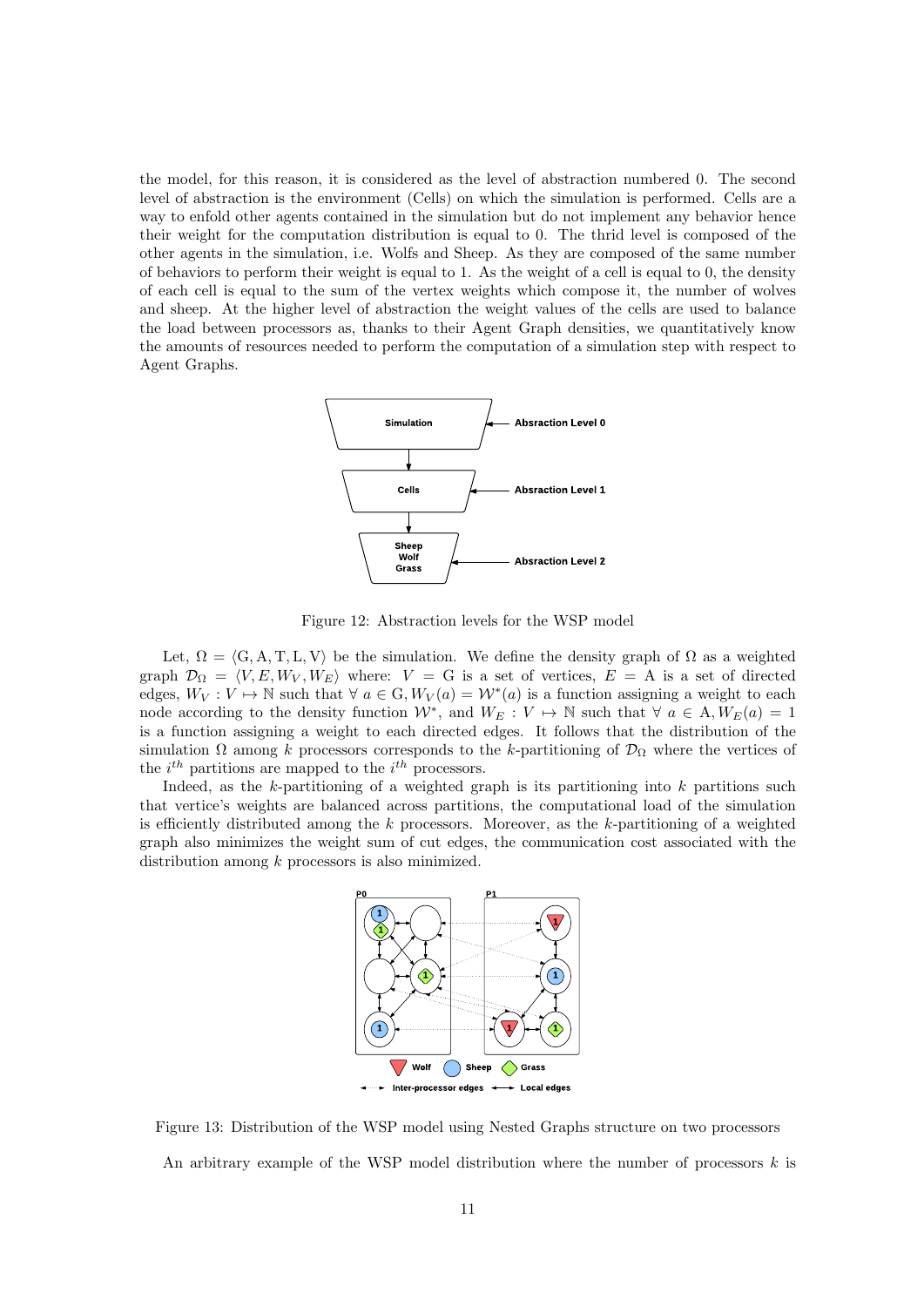equal to 2 is presented in Figure [13.](#page-10-1)

#### <span id="page-11-0"></span>5.2 Distribution illustration



<span id="page-11-1"></span>Figure 14: Initial configurations of the WSP model

After a formal description of the partitioning problem, we illustrate our method with the WSP model. The classical initial configuration of WSP model environment is based on a grid structure. For instance, an initial configuration, based on  $3 \times 3$  grid, is shown on Figure [14\(a\).](#page-11-0) It represents the environment on which agents (sheep, wolves) can evolve. Using the Nested Graph method, the corresponding Nested Graph mapping of the initial configuration is given on Figure [14\(b\).](#page-11-1) This initial configuration is composed of the three nested levels of graphs corresponding to the levels presented on Figure [12.](#page-10-0) The first level, the environment, is represented by the main ellipse. It is a container for the two lower levels. The second level represents environment agents in the shape of a grid using vertices and the third level represents wolf and sheep agents.

Using the initial configuration our objective is to run the simulation in parallel. To efficiently use parallel resources we need to divide this initial structure and distribute it on several processors. If we distribute this initial configuration on 2 processors using a Cartesian grid, as it is implemented in most PDMAS platform, we can obtain the two decompositions shown on Figure [15.](#page-11-2)



<span id="page-11-2"></span>Figure 15: Examples of grid decompositions on the  $x$  axis for the WSP model on two processors

As we can see on these figures (Figure [15\)](#page-11-2), the grid based distribution is constrained by the grid structure and the decomposition using the  $x$  axis cannot correctly balance the density of agents on each processor. Note that the problem is symmetric with the  $y$  axis. As the workload in Multi-Agent Systems is mainly generated by running the agent behaviors, and not by the environment which is usually implemented as data shared between agents, this is of particular importance to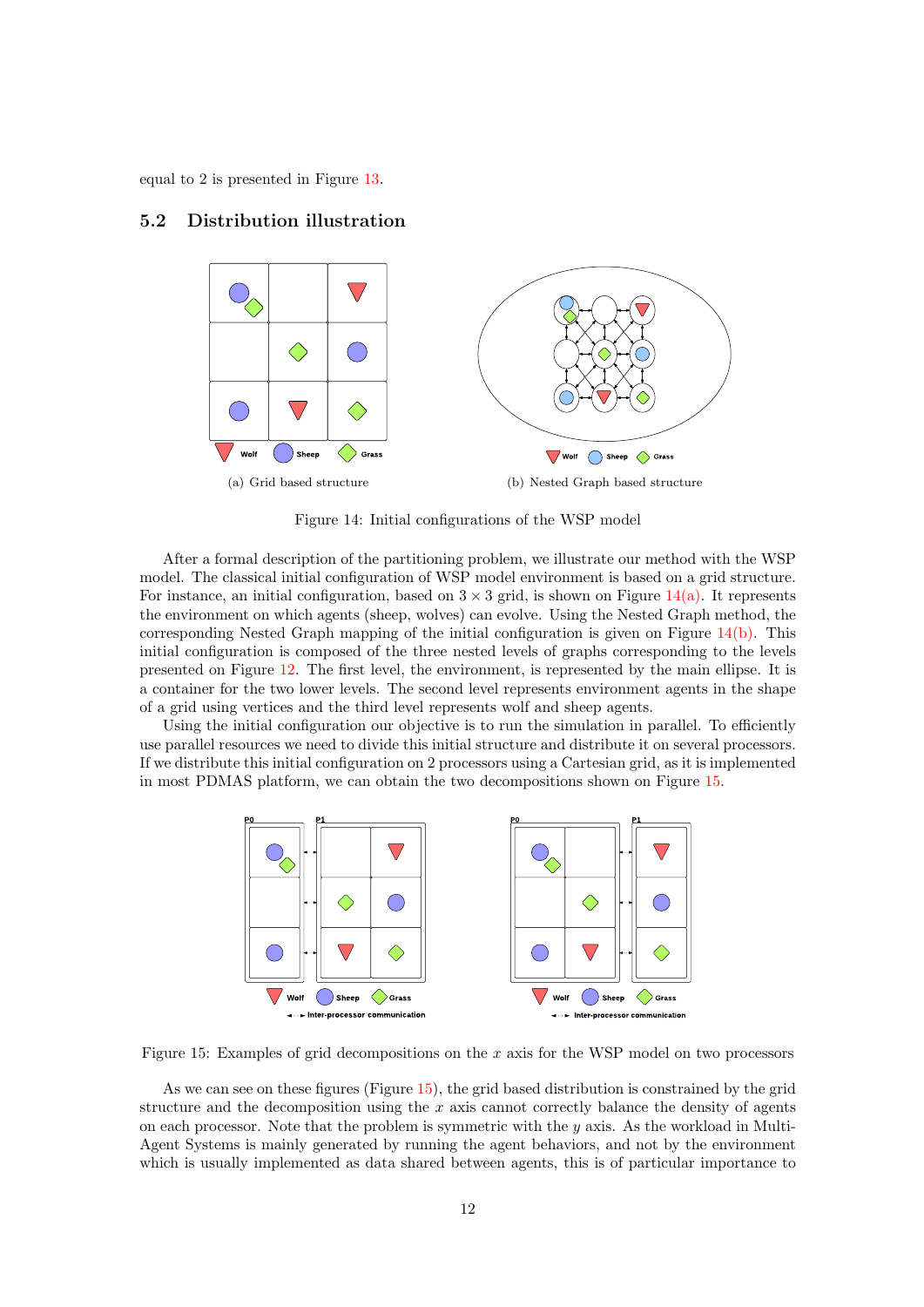correctly balance the global load. As noted previously this has a direct impact on the performance due to the synchronous execution of time steps.



<span id="page-12-0"></span>Figure 16: Examples of grid decomposition on  $x$  and  $y$  axes for the WSP model on four processors

The imbalance is more pronounced if we distribute the initial configuration on 4 processors. Figure [16](#page-12-0) represents an example of grid decomposition for the WSP model on 4 processors. Considering the density of agents in these figures, we can note that processors do not have the same workload.

Of course, the presented configurations are too simple to need a parallelization and they are just used to illustrate how a grid-based environment could be distributed using one a axis or two axes decomposition. Using these basic configurations we can, however, more easily imagine the difficulties implied by the distribution of a grid where agents are not uniformly distributed. Obviously, the size of the cell sets mapped to a processor dos not need to be identical on every processor and cut lines may be put where it is necessary to take the agent distribution into account. For instance, on Figures [15](#page-11-2) and [16,](#page-12-0) the decompositions are not uniform in terms of number of cells mapped to each processor. On the other hand, the decompositions are constrained by both the grid cells that cannot be distributed and by the regular structure of the environment as moving an axis to modify the distribution implies to move at least a whole column or row of cells. As a result, the granularity of the decomposition does not allow to achieve a fine balance. It is moreover difficult to dynamically adapt this decomposition when the load varies as the decision of changing the cells mapping may involve several processors.

With the Nested Graph structure, it is easy to compute the distribution based on the density of the agents contained in each vertex of higher level. As there is no rigid structure as a grid behind the environment the distribution is more flexible: every cell can be mapped on whatever processor and the distribution may be introduced at different levels. To illustrate this, Figure [17\(a\)](#page-13-0) presents the initial configuration distributed on 2 processors using a Nested Graph structure and a distribution based on density. We can note that the distribution is more balanced between the processors and so more efficient. Figure [17\(b\)](#page-13-1) shows the distribution of the WSP model on 4 processors using Nested Graph structure which is also better balanced.

Note that cell distribution and load balance depend on the model that we simulate. In the WSP model the load generated by a sheep is roughly equivalent to the load generated by a wolf so that, reasoning on agents to balance the load, allows to reach a good balance. On the other hand, if the agents generate different loads, we can assign to each agent a weight representing an estimation of the load generated by its execution in order to efficiently balance the distribution. The weights must be assigned by the modeler of the simulation, as an input parameter. Then, to perform the distribution, we compute the density of each cell with respect to the weights associated to the agents it contains, which corresponds to the definition of the weight function.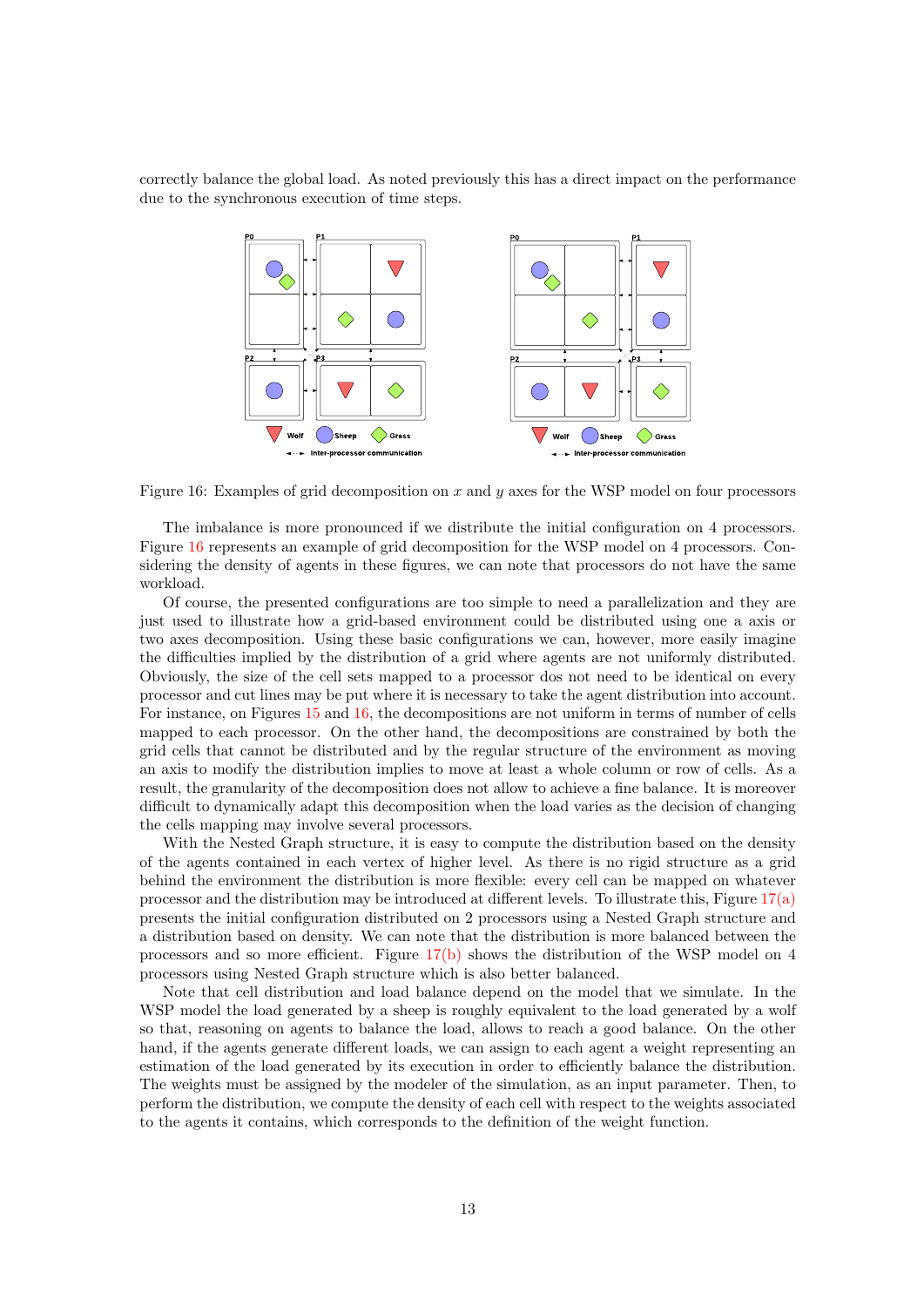<span id="page-13-0"></span>

<span id="page-13-1"></span>Figure 17: Distribution of the WSP model using Nested Graph structure

#### 5.3 Distribution tools

One of the advantages of using graph partitioning for the distribution of multi agent simulations based on Agent Graphs is that we can benefit from existing powerful tools. For instance, in our work, we use the Zoltan Framework [\[4\]](#page-20-4) to perform graph partitioning of the density graphs associated with simulation modeled according to our approach. The Zoltan Framework includes many combinatorial algorithms for parallel scientific applications. This Framework also provides load balancing and dynamic partitioning algorithms that increase parallel application performance by reducing process idle time.

The strength of the Zoltan framework is that it completely separates its inner data structures from the application data structures. This separation is achieved through the use of callback functions (e.g. ZOLTAN NUM OBJ FN, ZOLTAN EDGE LIST MULTI FN, etc.). Callback functions are functions written by the user that access its data structures and return the needed data to Zoltan. For example, using callback functions, we can easily get the number of vertices owned by a process or the number of edges for each vertex owned by a process, etc. When an application calls a Zoltan service (e.g. Zoltan LB Partition), Zoltan calls these user-provided callback functions to get the application data it needs to realize the partitioning. Integrating the Zoltan framework into an application is done in five main steps: initialization, partitioning, migration, partitioning memory release and memory release as shown in Figure [18.](#page-14-1)

To validate our proposal we have implemented it in a Parallel and Distributed Multi-Agent platform, called FPMAS for Fractal Parallel Multi-Agent System, that relies on both Agent Graphs and Zoltan. In this platform, every entity is represented by an agent. This platform is only a proof of concept in its current state and is not publicly distributed. We give an overview of its use of Zoltan in Algorithm [1.](#page-15-0)

In this algorithm, in order to be more efficient, the initial configuration file of the simulation is loaded using an MPI parallel reading. After reading this file in parallel the algorithm calls Zoltan to check the distribution and to update it, if necessary, according to the results returned by Zoltan. Once the initialization is done the algorithm runs the time steps. At each time step the Zoltan LB Balance function is called to balance the load. This function uses the callback functions to process the global graph and decide which agent has to be migrated.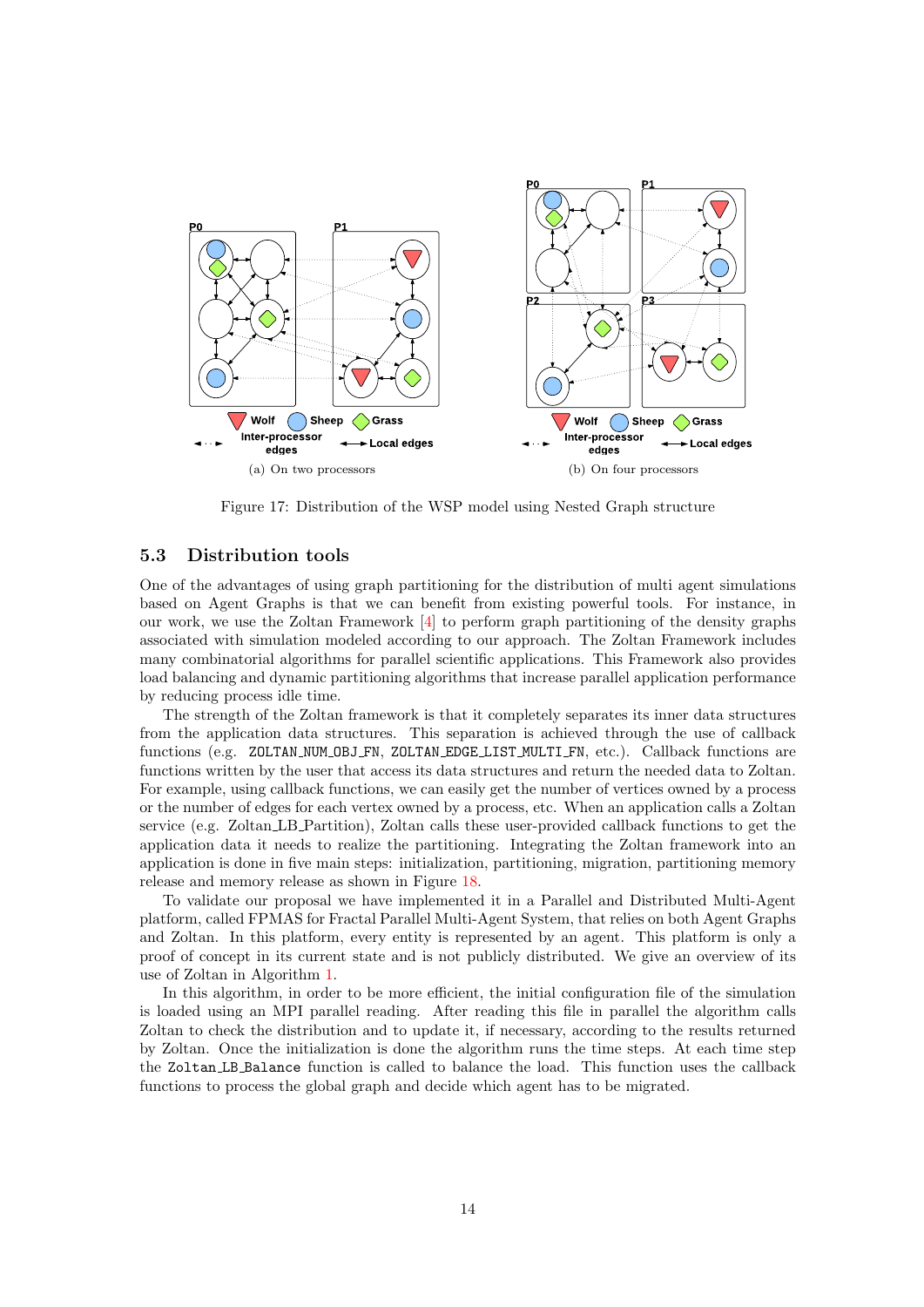

<span id="page-14-1"></span>Figure 18: Use of Zoltan into an application [\[16\]](#page-21-14)).

### <span id="page-14-0"></span>6 Experimentation

In this section, we present results using the Nested Graph structure to model and distribute Multi-Agent simulations. As we want to assess the distribution of multi-agent systems we have used HPC (High Performance Computing) resources for our experimentation. The computing platform provides a large number of cores and allows to validate the scalability of our proposal. It is a 1280 core cluster. Each node of the cluster is a bi-processors, with Xeon E5 (8\*2 cores) processors running at 2.6 Ghz frequency and with 4GB of memory per core. The nodes are connected through a non-blocking DDR infiniBand network organized in a fat tree. The computing nodes are shared with other users but the batch system guarantees that the processes are run without sharing their cores.

To assess the performance of the proposal, we have first implemented the WSP model presented in Section [3](#page-3-0) on our FPMAS platform. Nevertheless it is not possible to implement the WSP model in all Parallel and Distributed Multi-Agent platforms due to no synchronization support for distant writing calls. For this reason, we have also implemented the reference model defined in [\[31\]](#page-22-14) to compare the performance of our implementation to other multi-agent platforms

#### 6.1 WSP model experimentation

The WSP model used for this experimentation is based on a  $1000 \times 1000$  grid environment where 25000 sheep and 17000 wolves are initially randomly positioned. Note that, for reproducibility reasons, the same initial configuration (given in table [1\)](#page-15-1) is used for every simulation, only the seed is changed between two simulations. The model used for the behavior and the energy initialization are taken from the NetLogo implementation [\[39\]](#page-23-2) of the WSP model. The energy gain for the sheep when eating grass is set to 5 and to 20 for a wolf eating a sheep. The reproduction ratio is set to 5 for the sheep and 4 for the wolves. The simulations are run with 2000 time steps.

Figures [19](#page-15-2) and [20](#page-16-0) present the execution results of the WSP model based on Nested Graph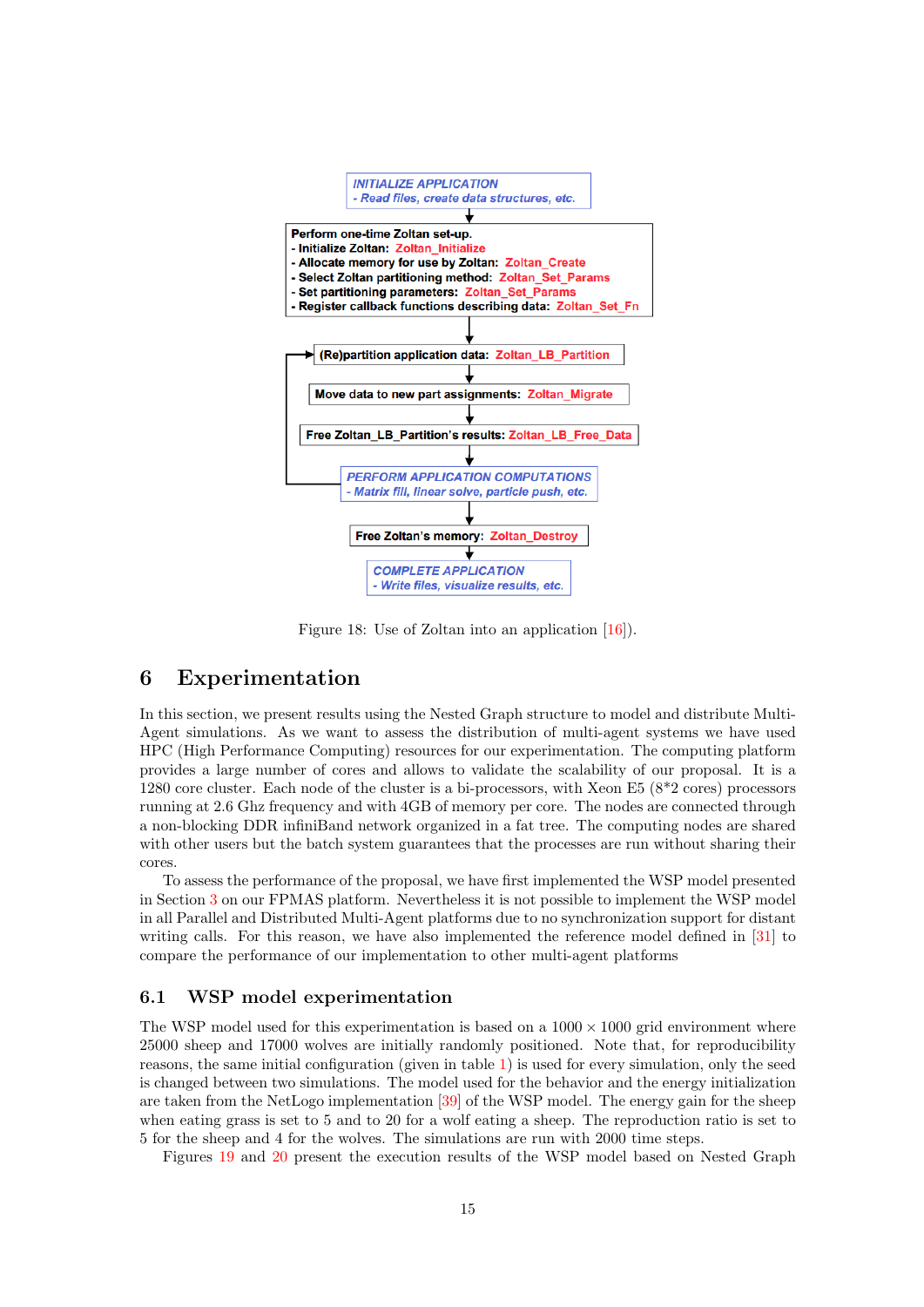| <b>Algorithm 1:</b> Using Zoltan to manage the distribution of a simulation |
|-----------------------------------------------------------------------------|
| ReadInitialFileData();                                                      |
| SynchronizationBarrier();                                                   |
| $Zoltan_L B_B$ -Balance $();$                                               |
| $Zoltan_Migrate();$                                                         |
| while $(End)$ do                                                            |
| $Execute\_Timestop();$                                                      |
| $ZoltanLBBalance();$                                                        |
| $Zoltan_Migrate();$                                                         |
| end while                                                                   |

<span id="page-15-0"></span>Table 1: Parameter values for Wolf-Sheep Predation model experimentations

<span id="page-15-1"></span>

| Parameters              | Values set 1       | Values set $2$     |
|-------------------------|--------------------|--------------------|
| Environment             | $1000 \times 1000$ | $1000 \times 1000$ |
| Nb. sheep               | 25000              | 25000              |
| N <sub>b</sub> , wolf   | 17000              | 17000              |
| Sheep reproduction rate | $0.5\,$            | 0.5                |
| Wolf reproduction rate  | 0.4                | 0.4                |
| Gain food sheep         |                    | 4                  |
| Gain food wolf          | 20                 | 20                 |
| Init. life sheep        | 4                  | 4                  |
| Init. life wolf         | 20                 | 20                 |
| Grown grass             | 8                  | 30                 |
| Timestep                |                    | 2000               |



<span id="page-15-2"></span>Figure 19: Execution results of the WSP model using Nested Graph structures on 128 cores for 2000 time-steps (Grass grows each 8 time-step)

structures on 64 cores. Figure [19](#page-15-2) represents a model with grass growing every 8 time-steps whereas Figure [20](#page-16-0) represents a model with grass growing every 30 time-steps. As we can see, the balance of the ecosystems is respected even if the trend is different from a figure to another. This validates that our approach provides the same results as a standard implementation of the model.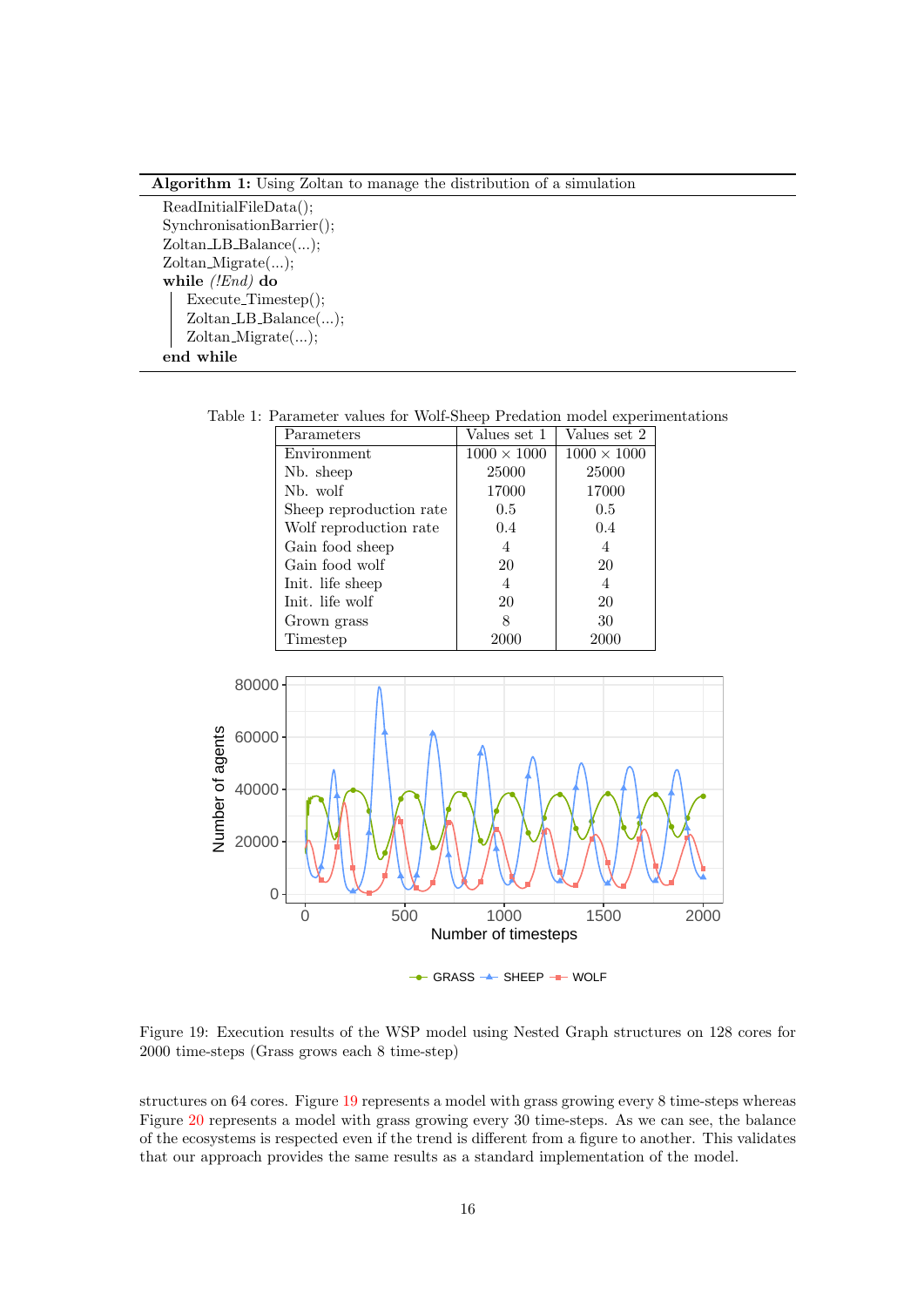

<span id="page-16-0"></span>Figure 20: Execution results of the WSP model using Nested Graph structures on 128 cores for 2000 time-steps (Grass grows each 30 time-step)



<span id="page-16-1"></span>Figure 21: Scalability of FPMAS for WSP model using Nested Graph structures from 2 cores to 512 cores for 2000 time-steps

As we target the parallelization of, possibly large, multi-agent systems, scalability is an important property. It guarantees that the approach stays valid even for large models. Figure [21](#page-16-1) presents the scalability for the WSP model using the Nested Graph modeling with the FPMAS platform. On the curves every point is the mean value of 10 execution run times. No standard variation is shown in the graphic as the variation ranges are between 0.1 and 0.6. Note that the reference time used to compute the speed-up is based on the 2 core runs and this later cannot thus be more than half the number of cores. This is because FPMAS is a parallel implementation that cannot run on just one core as it includes synchronization. As we can see, the FPMAS platform scales well until 512 cores for the WSP model as there is no break in the speedup progression, although the speedup is not optimal due to a large number of synchronizations.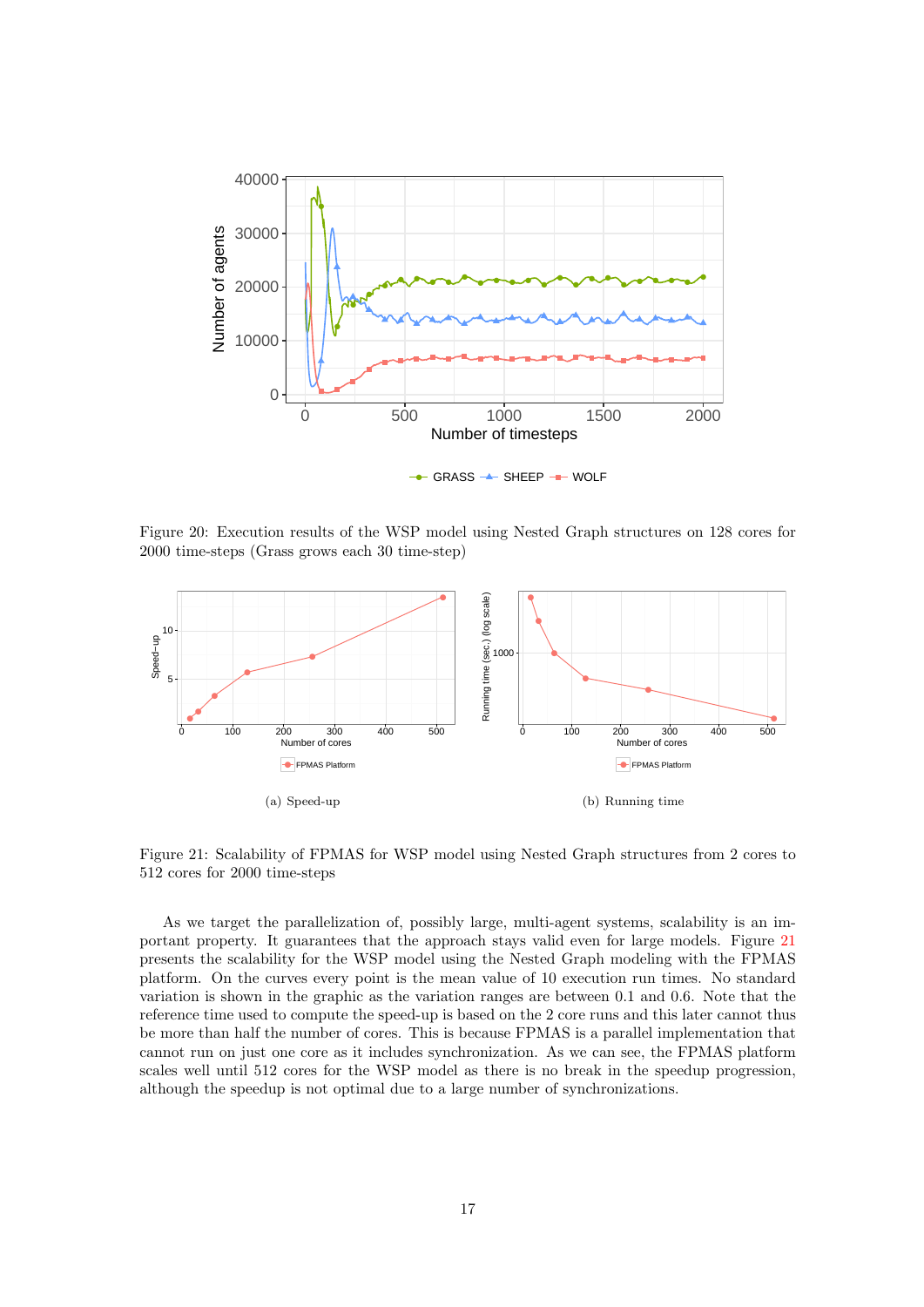#### 6.2 Virus model experimentation

The Virus model used for this experimentation is based on a  $300 \times 300$  grid environment where 9600 persons, including 640 infected, are initially randomly positioned. Note that, like for the WSP model for reproducibility reasons, the same initial configuration (given in table [2\)](#page-17-0) is used for every simulation. Only the seed is changed between two simulations. The model used for the behavior and the energy initialization is taken from the NetLogo implementation [\[40\]](#page-23-3) of the Virus model. The infection and recovery rates are respectively set to 0.65 and 0.5. The reproduction rate is set to 0.2. The simulations are run with 800 time steps.

<span id="page-17-0"></span>

| Parameters              | Value            |
|-------------------------|------------------|
| Environment             | $300 \times 300$ |
| Env. capacity           | 800000           |
| Nb. person. init.       | 9600             |
| Nb. person. infec. init | 640              |
| Infection rate          | 0.65             |
| Recovery rate           | 0.5              |
| Reproduction rate       | 0.2              |
| Nb. timestep            | 800              |

Table 2: Parameter values for Virus model experimentations

Figure [22](#page-17-1) presents the execution results of the Virus model based on Nested Graph structures on 64 cores with the FPMAS platform. As we can see, the balance between the populations (i.e. Immune and Infected Agents) becomes stable after 420 times steps. This is coherent with the NetLogo results and hence validates the parallel implementation.



<span id="page-17-1"></span>Figure 22: Execution results of Virus model using Nested Graph structures on 64 cores for 800 time-steps

Figure [23](#page-18-0) presents the scalability for the Virus model using the Nested Graph modeling with the FPMAS platform. On the graph every point is a mean value of 10 execution run times. As for the WSP model, the FPMAS platform scales well until 512 cores as there is no break in the speedup progression. Remind that the reference time used to compute the speed-up is based on the 2 core runs and thus cannot be more than half the number of cores. Although a slight slowdown after 128 cores, the speedup is better than with the WSP model as the model is less synchronized.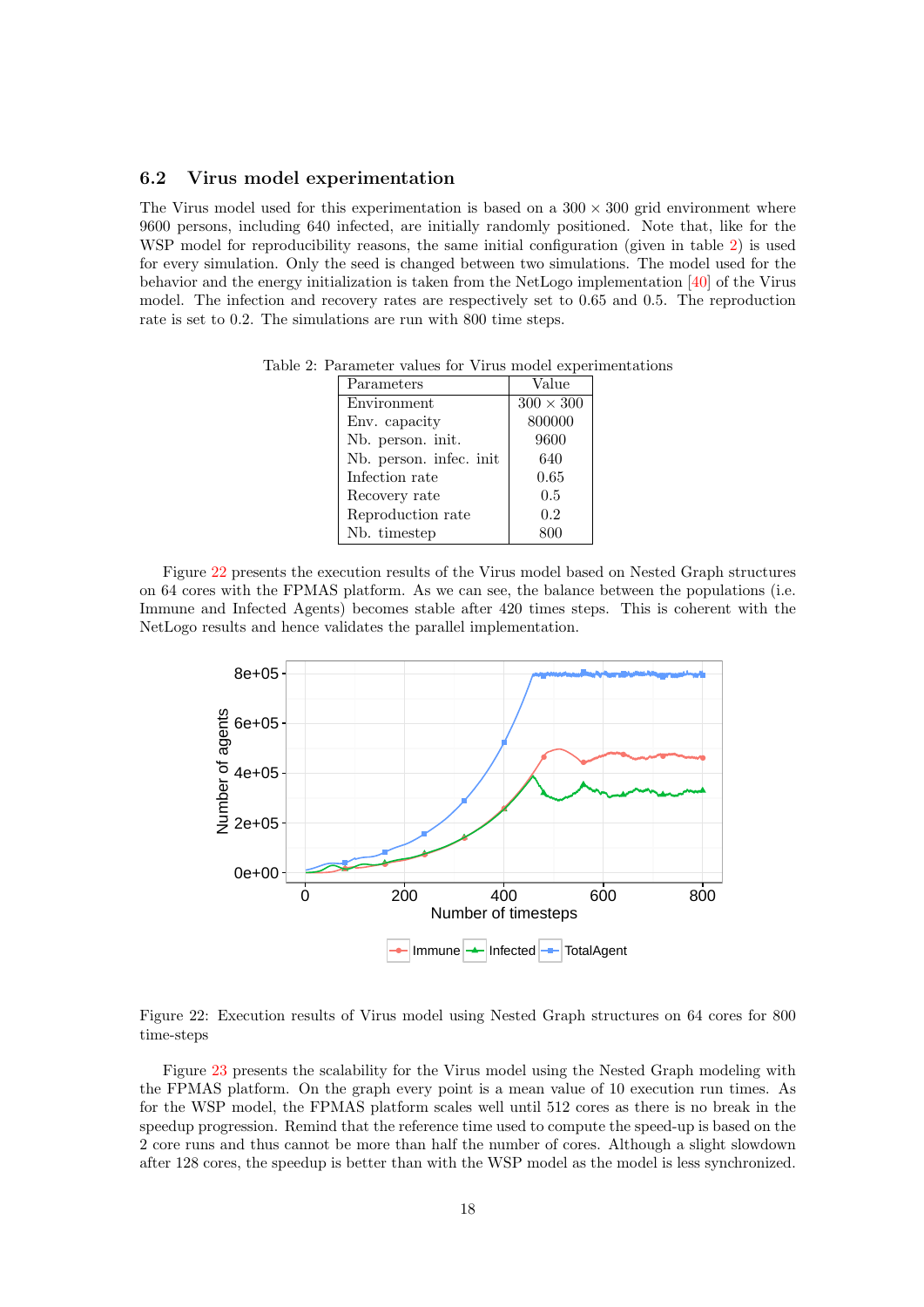

<span id="page-18-0"></span>Figure 23: Scalability of FPMAS for Virus model using Nested Graph structures from 2 cores to 512 cores for 800 time-steps

#### 6.3 Reference model experimentation

The objective of the reference model is to implement a multi-agent model that reproduces the main properties usually found in Multi-Agent Systems:

- perception, to interact with the environment and other agents,
- communication, to communicate with other agents or the environment,
- mobility, to move on the environment.

In the reference model, the environment is represented by a square grid. Agents are mobile and move randomly on the grid. A perception field, characterized by the "radius" property, is associated with each agent. It represents the limited perception of the agent on the environment. Each agent is composed of 3 behaviors:

- with the walk behavior, an agent moves randomly in one of its 8 Moore neighbor cells on the grid (or less if the agent is close to a border). This behavior is used to test the mobility and the perception of the agents,
- with the interact behavior, agents interact and send messages to all the agents in their perception field. This behavior simulates communications between agents and evaluates the communication support of the platforms,
- with the compute behavior, agents compute a "Fast Fourier Transform (FFT)" [\[18\]](#page-21-15) in order to generate a workload. This behavior simulates the load generated by the execution of the agent inner algorithms.

The global agent behavior consists in performing each of these three behaviors at each time step. The reference model has several parameters that determine the agent behavior and also the global model properties. For instance, the model allows to vary the workload using different sizes of input for the FFT computation. It is also possible to generate more or less communications between agents by setting the number of contacted agents in the interact behavior or to assess the agent mobility by setting the agent speed in the walk behavior.

Figure [24](#page-19-0) represents the walk behavior using our modeling method. Note that the interact and compute behaviors are not represented during the modeling phase because they do not perform any transformation on the graph structure. They are only calculus or message exchanges.

To assess scalability we vary the number of cores used to execute the simulations while we fix the number of agents. Results presented on Figure [25](#page-19-1) shows the speed-up obtain by three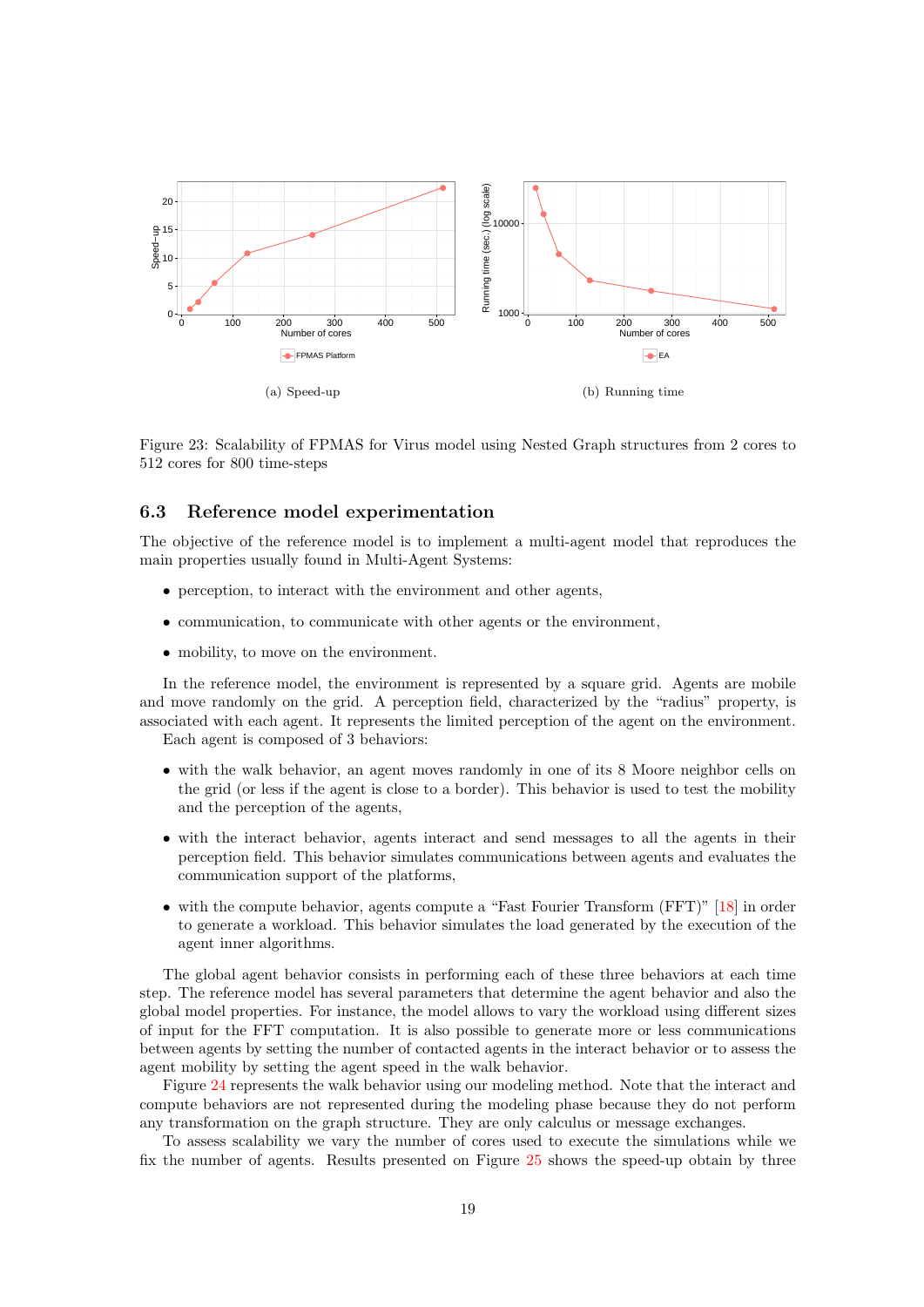

<span id="page-19-0"></span>Figure 24: Walk behavior representation of an agent

PDMAS (RepastHPC, Flame and FPMAS) with a 10 000 agent model. The reference model used is based on a  $300 \times 300$  grid environment where 10000 agents are initially randomly positioned. Note that the configuration for the RepastHPC platform cannot be initialized with a file and must be done with an initialization function. As this is done in parallel it is not guaranteed that two initializations are strictly the same. For Flame and FPMAS the initializations are based on a file. The perception radius is set to 3 for the mobile agents. All the random laws used (choice of neighbor cell and the initialization of the DFT table) are uniform laws. The size of the DFT table is set to 128. The simulations are run with 200 time steps. In the curves every point is a mean value of ten execution run times. No standard variation is given on the graphic as its ranges between 0.1 and 0.7. Note that the reference time used to compute the speed-up is based on the 2 core runs.



<span id="page-19-1"></span>Figure 25: Scalability of FPMAS, RepastHPC, FLAME simulations using 10 000 agents

From Figure [25](#page-19-1) we can conclude that the three platforms scale well up to 32 cores but that the RepastHPC speedup tends to increase slower than the other platforms over 64 cores. FPMAS is above the other platforms for more than 100 cores. It even reaches a better speedup than for the WSP model in this case. This validates that our approach, based on the modeling of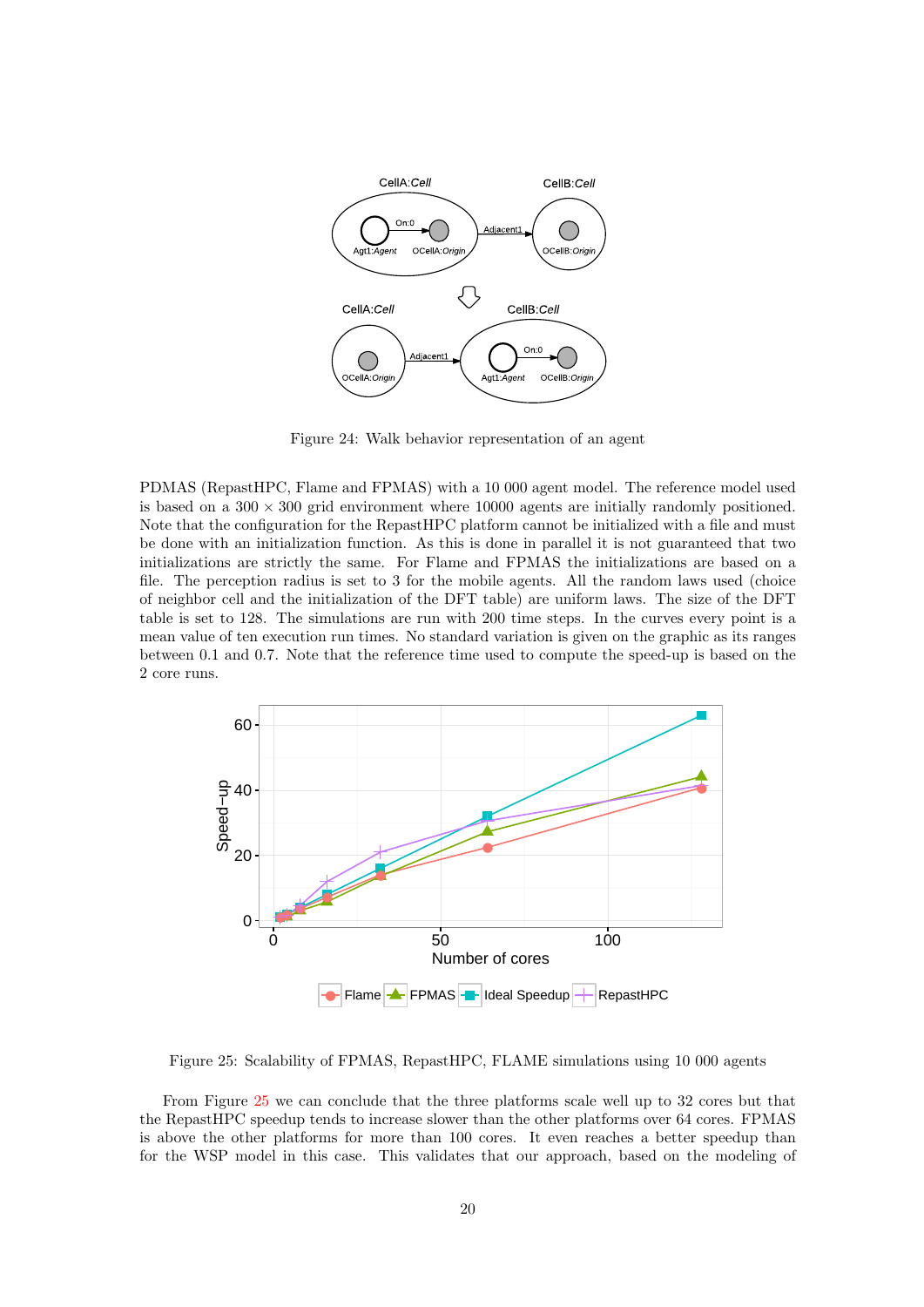MAS with Nested Graphs, scales well. Note that the RepastHPC results are above the ideal speedup for simulations with less than 64 cores. We suspect that these better results come from cache optimizations in the system that favor larger simulations and that the 2 core run has poor performance. As the FPMAS platform is currently in a proof of concept state it could still benefice from optimizations. It is then encouraging to note that it outperforms other platforms when using more than 100 cores. This also means that the Nested Graph approach is suited for parallel implementation of multi-agent simulations.

# 7 Conclusions

In this paper, we propose Nested Graphs as an approach to model Parallel and Distributed Multi-Agent simulations. This method aims at facilitating the dynamic distribution of simulations among parallel machines. This is achieved thank to finer granularity on multiple levels of abstraction. Our contribution is a common and generic framework which represents the agent models as well as their distribution. In addition, this framework includes a more graphical method to model Parallel and Distributed Multi-Agent Simulations.

In our future work, we intend to precisely examine the efficiency of synchronization mechanisms using Nested Graph structures in parallel platforms and propose a platform which includes Nested Graph structure as a modeling and distribution paradigm. In addition, we will develop the formal basis describing our proposal of Nested Graphs applied to Parallel and Distributed Multi-Agent Systems.

### Acknowledgment

This work was supported in part by the ANR DATAZERO (contract ANR-15-CE25-0012) project and by the Labex ACTION project (contract ANR-11-LA BX-01-01).

Computations have been performed on the supercomputer facilities of the Mésocentre de calcul de Franche-Comté.

The C++ implementation of Nested Graphs is available at [https://github.com/LoW12/](https://github.com/LoW12/FractalGraph) [FractalGraph](https://github.com/LoW12/FractalGraph)

### References

- <span id="page-20-3"></span>[1] Elaini S Angelotti, Edson E Scalabrin, and Bráulio C Ávila. Pandora: a multi-agent system using paraconsistent logic. In Computational Intelligence and Multimedia Applications, 2001. ICCIMA 2001., pages 352–356. IEEE, 2001.
- <span id="page-20-1"></span>[2] Matthew Berryman. Review of software platforms for agent based models. Technical report, DTIC Document, 2008.
- <span id="page-20-2"></span>[3] N Bezirgiannis. Improving performance of simulation software using haskells concurrency & parallelism. Master's thesis, Utrecht University, 2013.
- <span id="page-20-4"></span>[4] E. G. Boman, U. V. Catalyurek, C. Chevalier, and K. D. Devine. The Zoltan and Isorropia parallel toolkits for combinatorial scientific computing: Partitioning, ordering, and coloring. Scientific Programming, 20(2):129–150, 2012.
- <span id="page-20-0"></span>[5] Rafael H Bordini, Lars Braubach, Mehdi Dastani, Amal El Fallah-Seghrouchni, Jorge J Gomez-Sanz, Joao Leite, Gregory MP O'Hare, Alexander Pokahr, and Alessandro Ricci. A survey of programming languages and platforms for multi-agent systems. Informatica (Slovenia), 30(1):33–44, 2006.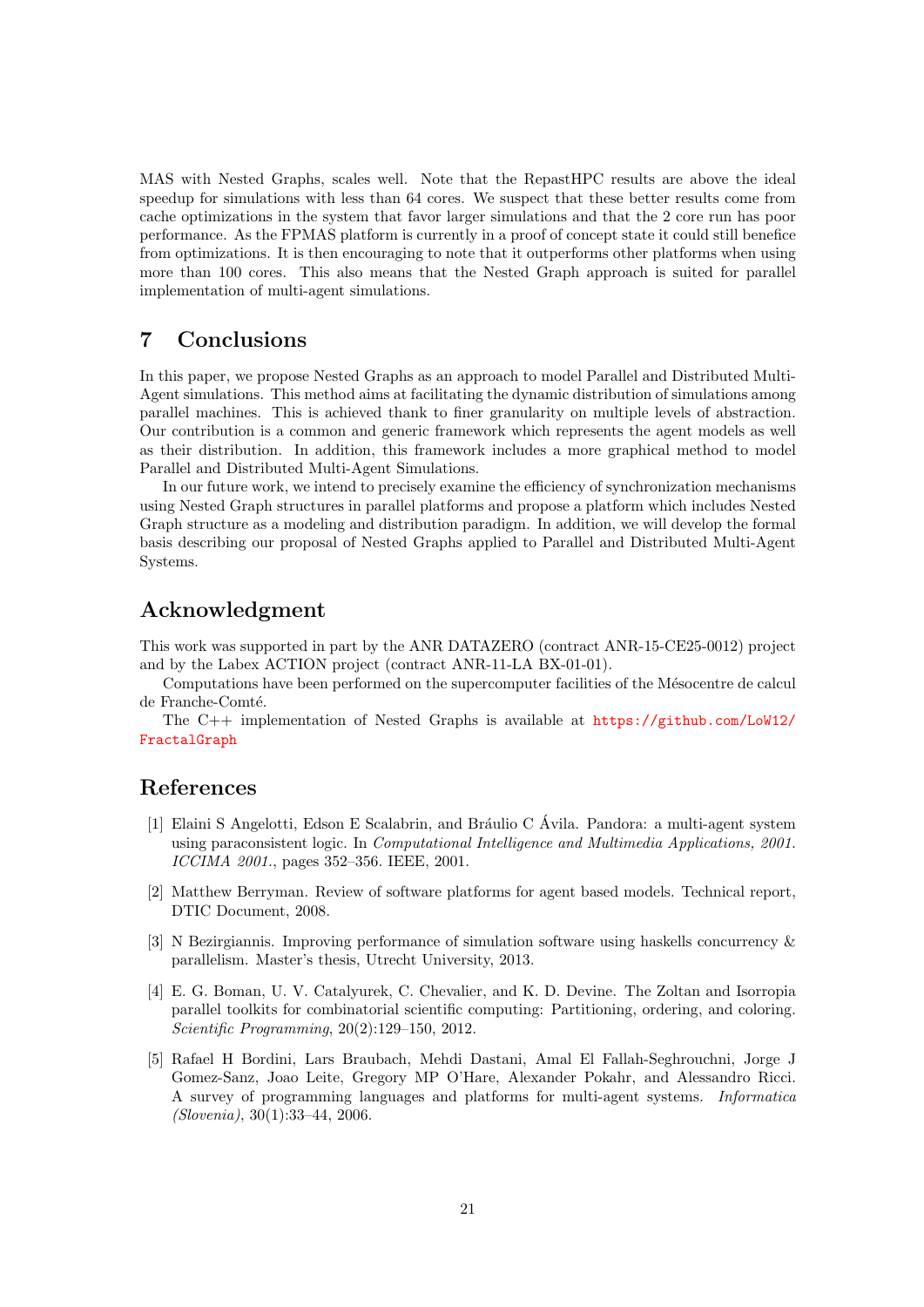- <span id="page-21-8"></span>[6] Michele Carillo, Gennaro Cordasco, Rosario De Chiara, Francesco Raia, Vittorio Scarano, and Flavio Serrapica. Enhancing the performances of d-mason - a motivating example. In Nuno Pina, Janusz Kacprzyk, and Mohammad S. Obaidat, editors, SIMULTECH, pages 137–143. SciTePress, 2012.
- <span id="page-21-0"></span>[7] Gregory Carslaw. Agent based modelling in social psychology. PhD thesis, University of Birmingham, 2013.
- <span id="page-21-13"></span>[8] Jose R Celaya, Alan Desrochers, Robert J Graves, et al. Modeling and analysis of multi-agent systems using petri nets. In Systems, Man and Cybernetics, 2007. ISIC. IEEE International Conference on, pages 1439–1444. IEEE, 2007.
- <span id="page-21-11"></span>[9] Cédric Chevalier and François Pellegrini. Pt-scotch: A tool for efficient parallel graph ordering. CoRR, abs/0907.1375, 2009.
- <span id="page-21-4"></span>[10] Sebastien Chipeaux, Fabrice Bouquet, Christophe Lang, and Nicolas Marilleau. Modelling of complex systems with aml as realized in miro project. 2014 IEEE/WIC/ACM International Joint Conferences on Web Intelligence (WI) and Intelligent Agent Technologies (IAT), 3:159– 162, 2011.
- <span id="page-21-7"></span>[11] Simon Coakley, Marian Gheorghe, Mike Holcombe, Shawn Chin, David Worth, and Chris Greenough. Exploitation of hpc in the flame agent-based simulation framework. In *Proceedings* of the 2012 IEEE 14th Int. Conf. on HPC and Communication & 2012 IEEE 9th Int. Conf. on Embedded Software and Systems, HPCC '12, pages 538–545, Washington, DC, USA, 2012. IEEE Computer Society.
- <span id="page-21-5"></span>[12] Nicholson Collier and Michael North. Repast HPC: A platform for large-scale agentbased modeling. Wiley, 2011.
- <span id="page-21-9"></span>[13] Nick Collier. Repast hpc manual, 2010.
- <span id="page-21-6"></span>[14] Gennaro Cordasco, Rosario Chiara, Ada Mancuso, Dario Mazzeo, Vittorio Scarano, and Carmine Spagnuolo. A Framework for Distributing Agent-Based Simulations. In Euro-Par 2011: Parallel Processing Workshops, volume 7155 of Lecture Notes in Computer Science, pages 460–470, 2011.
- <span id="page-21-12"></span>[15] Karen Devine, Erik Boman, Robert Heaphy, Bruce Hendrickson, and Courtenay Vaughan. Zoltan data management services for parallel dynamic applications. Computing in Science  $\mathcal{C}$ Engineering, 4(2):90–96, 2002.
- <span id="page-21-14"></span>[16] Karen D Devine, Erik G Boman, Lee Ann Riesen, Umit V Catalyurek, and Cédric Chevalier. Getting started with zoltan: A short tutorial. Sandia National Labs Tech Report SAND2009-0578C, 2009.
- <span id="page-21-1"></span>[17] Jacques Ferber and Jean-François Perrot. Les systèmes multi-agents: vers une intelligence collective. InterEditions Paris, 1995.
- <span id="page-21-15"></span>[18] Matteo Frigo and Steven G Johnson. The design and implementation of fftw3. Proceedings of the IEEE, 93(2):216–231, 2005.
- <span id="page-21-2"></span>[19] Olivier Gutknecht and Jacques Ferber. Madkit: A generic multi-agent platform. In Proceedings of the fourth international Conf. on Autonomous agents, pages 78–79. ACM, 2000.
- <span id="page-21-10"></span>[20] Lynne Hamill and Nigel Gilbert. Simulating large social networks in agent-based models: A social circle model. Emergence: Complexity and Organization, 12:78–94, 2010.
- <span id="page-21-3"></span>[21] Brian Heath, Raymond Hill, and Frank Ciarallo. A survey of agent-based modeling practices (january 1998 to july 2008). JASSS, 12(4):9, 2009.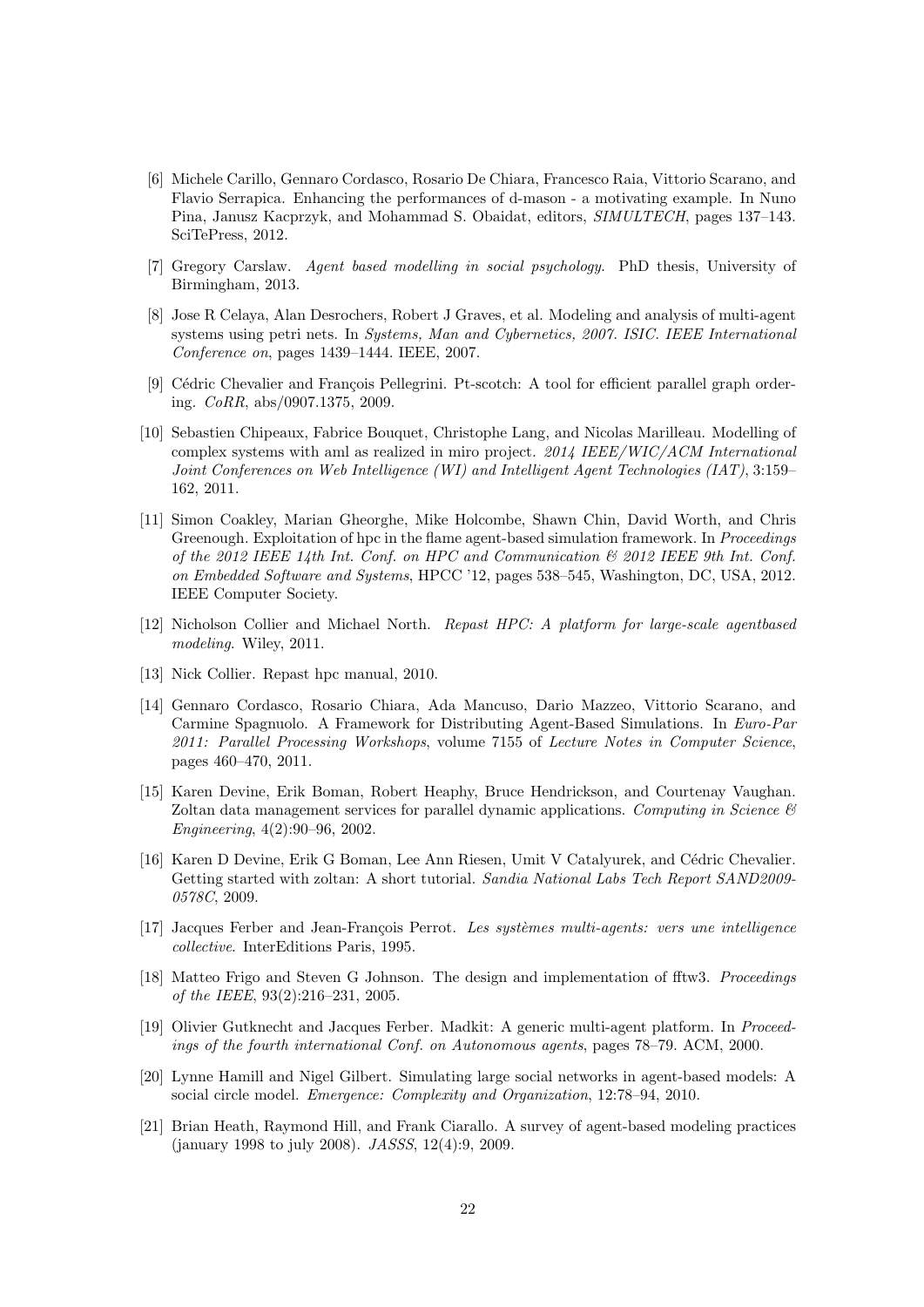- <span id="page-22-10"></span>[22] Bruce Hendrickson and Tamara G Kolda. Graph partitioning models for parallel computing. Parallel computing, 26(12):1519–1534, 2000.
- <span id="page-22-11"></span>[23] George Karypis, Kirk Schloegel, and Vipin Kumar. Parmetis. Parallel graph partitioning and sparse matrix ordering library. Version, 2, 2003.
- <span id="page-22-9"></span>[24] Mehmet Can Kurt, Sriram Krishnamoorthy, Kunal Agrawal, and Gagan Agrawal. Faulttolerant dynamic task graph scheduling. In High Performance Computing, Networking, Storage and Analysis, SC14: International Conference for, pages 719–730. IEEE, 2014.
- <span id="page-22-7"></span>[25] Guillaume Laville, Christophe Lang, Bénédicte Herrmann, Laurent Philippe, Kamel Mazouzi, and Nicolas Marilleau. Mcmas: A toolkit for developing agent-based simulations on many-core architectures. Multiagent and Grid Systems, 11(1):15–31, 2015.
- <span id="page-22-4"></span>[26] Sean Luke, Claudio Cioffi-Revilla, Liviu Panait, and Keith Sullivan. MASON: A New Multi-Agent Simulation Toolkit. Simulation, 81(7):517–527, July 2005.
- <span id="page-22-13"></span>[27] Sébastien Picault and Philippe Mathieu. An interaction-oriented model for multi-scale simulation. In *IJCAI'2011–Barcelona (Spain)–July, 16-22 2011*, pages 332–337. AAAI Press, 2011.
- <span id="page-22-1"></span>[28] Alexandra Poulovassilis and Mark Levene. A nested-graph model for the representation and manipulation of complex objects. ACM Transactions on Information Systems (TOIS), 12(1):35–68, 1994.
- <span id="page-22-12"></span>[29] Sivasankaran Rajamanickam and Erik G Boman. An evaluation of the zoltan parallel graph and hypergraph partitioners. Technical report, Sandia National Laboratories (SNL-NM), Albuquerque, NM (United States), 2012.
- <span id="page-22-0"></span>[30] Vincent Rodin, Abdessalam Benzinou, Anne Guillaud, Pascal Ballet, Fabrice Harrouet, Jacques Tisseau, and Jean Le Bihan. An immune oriented multi-agent system for biological image processing. Pattern Recognition, 37(4):631–645, 2004.
- <span id="page-22-14"></span>[31] Alban Rousset, Bénédicte Herrmann, Christophe Lang, and Laurent Philippe. A Survey on Parallel and Distributed Multi-Agent Systems, pages 371–382. Springer International Publishing, 2014.
- <span id="page-22-8"></span>[32] Alban Rousset, Bénédicte Herrmann, Christophe Lang, and Laurent Philippe. A communication schema for parallel and distributed multi-agent systems based on mpi. In Euro-Par 2015: Parallel Processing Workshops, pages 442–453. Springer, 2015.
- <span id="page-22-6"></span>[33] Alban Rousset, Bénédicte Herrmann, Christophe Lang, and Laurent Philippe. A survey on parallel and distributed multi-agent systems for high performance computing simulations. Computer Science Review, 22:27–46, 2016.
- <span id="page-22-2"></span>[34] Alban Rousset, Bénédicte Herrmann, Christophe Lang, Laurent Philippe, and Hadrien Bride. Using nested graphs to distribute parallel and distributed multi-agent systems. In  $24$ th Euromicro International Conference on Parallel, Distributed, and Network-Based Processing, PDP 2016, Heraklion, Crete, Greece, February 17-19, 2016, pages 710–717, 2016.
- <span id="page-22-5"></span>[35] Patrick Taillandier, Duc-An Vo, Edouard Amouroux, and Alexis Drogoul. GAMA: A Simulation Platform That Integrates Geographical Information Data, Agent-Based Modeling and Multi-scale Control. In Nirmit Desai, Alan Liu, and Michael Winikoff, editors, Principles and Practice of Multi-Agent Systems, volume 7057 of Lecture Notes in Computer Science, pages 242–258. Springer Berlin Heidelberg, 2012.
- <span id="page-22-3"></span>[36] Seth Tisue and Uri Wilensky. Netlogo: Design and implementation of a multi-agent modeling environment. In Proceedings of Agent, volume 2004, pages 7–9, 2004.